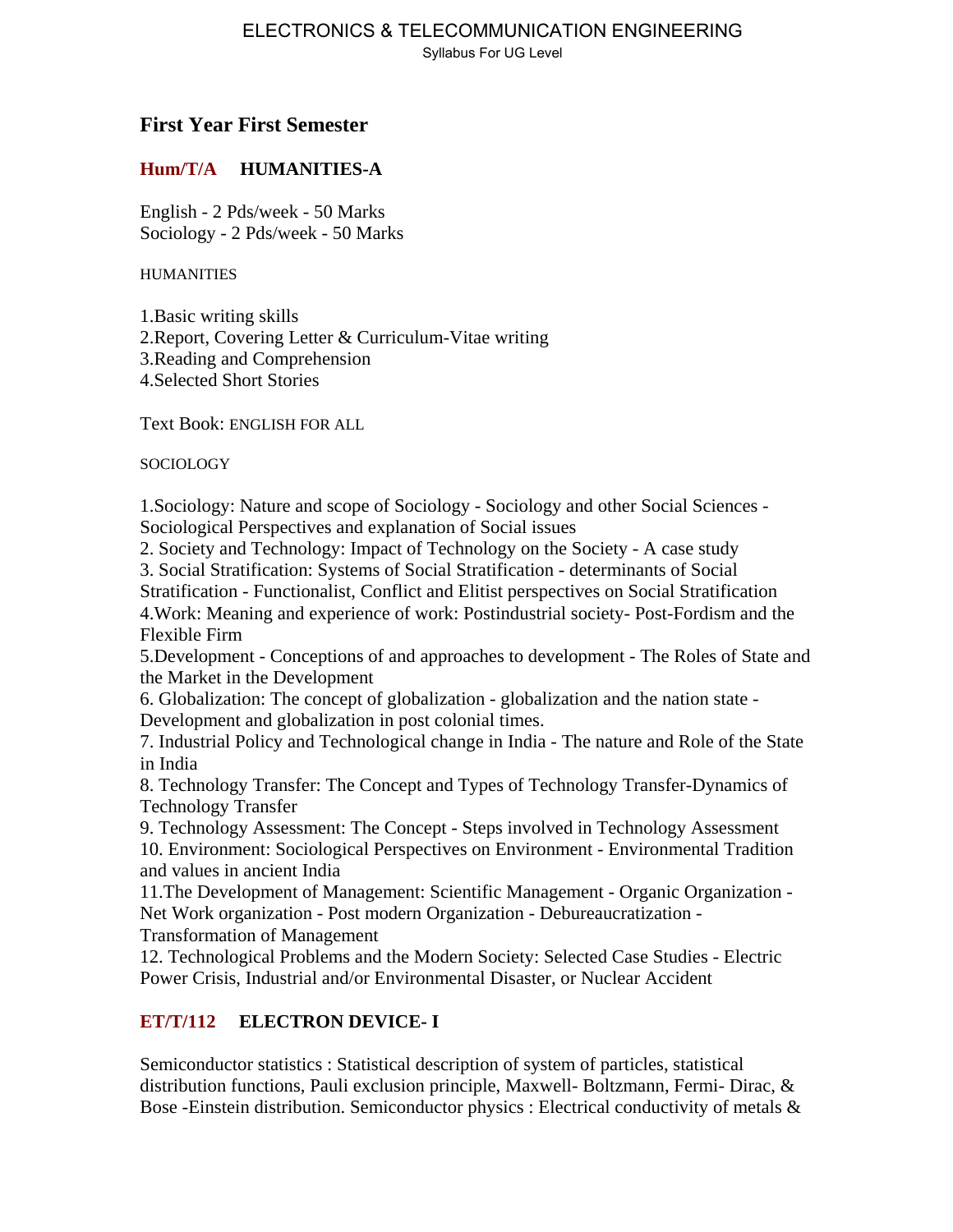semiconductors: free electron theory of metals, Sommerfeld theory, motion of electrons in a periodic structure, Bloch theorem, Kronig-Penny model & nearly free electron model, energy bands, Brillouin zones, reciprocal lattice vector, Fermi surface, density of states, carrier concentration in semiconductors, concept of holes, elemental and compound semiconductors, intrinsic & extrinsic semiconductors, degenerate  $\&$ nondegenerate semiconductors, doping & compensation, traps, recombination & lifetime, surface states, surface recombination velocity. Electron transport: Lattice vibrations of monoatomic lattices, lattice with two atoms per primitive cells, dispersion relations, quantisation of lattice vibrations (phonons), scattering mechanisms & mobility of charge carriers, qualitative discussion on the phonon  $\&$  impurity scattering mobilities, dependence of carrier mobility on lattice temperature & impurity concentration. Concept of field dependent mobility, diffusion, Einstein's relation, Poisson's Eqn., continuity Eqn. C- LANGUAGE AND DATA STRUCTURES Introduction to computer, solving problems on a computer- flowchart, algorithm, steps to run a program on computer. Features of C- language: character set, data types, operators and expressions, data input and output, control statements, functions, arrays, pointers, structures and unions, data files; Built-in data structures - one-dimensional arrays, two-dimensional arrays, records; Introduction to Stacks, Queues and Linked lists; Sorting and searching algorithms, elementary notion of analysis of algorithms.

## **ET/Math/T/113 MATHEMATICS – IG**

Successive differentiation. Leibnitz theorem, Rolle's theorem (statement only), Mean value theorems, Taylor's and Maclaurin's theorem in finite and infinite form, Indetermine forms; Functions of two independent variables: their limits and continuities, Partial derivatives, Euler's theorem: Partial derivatives of composite and implicit functions. Jacobians, Taylor's theorem (statement only). Maxima and minima, Lagrange's method.

## **ET/Math/T/114 MATHEMATICS – IIG**

Vector Algebra: Addition of vectors, Multiplication of vector by a scalar, Scalar and vector product of two vectors. Scalar and vector triple product, Applications to mechanics, Vector Calculus: Differentiation of a vector function; Directional derivatives – gradient, divergence and curl; Relations involving them. Theorems of Green, Gauss and Stoke.

Complex Analysis: Complex numbers. D'Moivre's Theorem; Exponential values of sine and cosine; Functions of a complex variable; Limit continuity and differentiability, Cauchy – Riemann conditions, Complex integration, Cauchy's fundamental theorem, Cauchy's integral formula; Taylor's theorem, Laurent's theorem, Poles and residues, Contour integration, Conformal mapping, Schwarz-Christoffel Transformation.

## **Ph/T/1B PHYSICS-IB**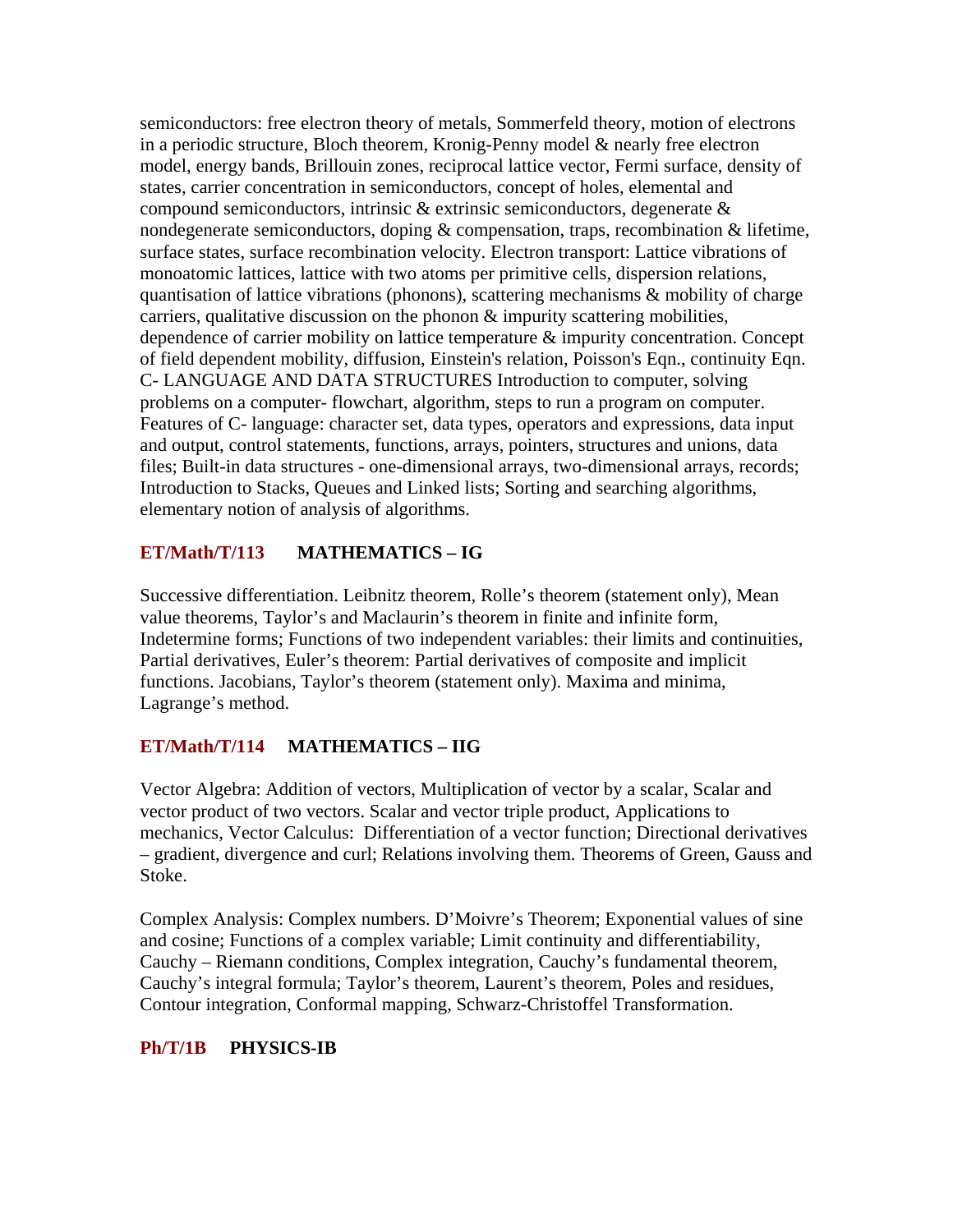1. Use of vectors in particle mechanics, Unit vectors in spherical and cylindrical polar coordinates, Conservative vector fields and their potential functions - gravitational and electrostatic examples, Gradient of a scalar field, Equipotentials, States of equilibrium, Work and Energy, Conservation of energy, Motion in a central field and conservation of angular momentum.

2. Angular momentum of a system of particles, Torque, Moment of

inertia , Parallel and Perpendicular axes theorem, Calculation of moment of inertia for (i) thin rod, (ii) disc, (iii) cylinder and (iv) sphere. Rotational dynamics of rigid body (simple cases).

3. Motion of fluids, Bernoulli's equation and its applications, motion of viscous fluids - Poiseuille's equation.

4. Simple harmonic motion, Composition of simple harmonic motion, Forced vibration and resonance, Wave equation in one dimension and travelling wave solution, Standing waves, Wave velocity and group velocity.

5. Assumption for the kinetic theory of gases, Expression for pressure, Significance of temperature, Deduction of gas laws, Qualitative idea of (i) Maxwell's velocity distribution. (ii) degrees of freedom and equipartition of energy, Specific heat of gases at constant volume and constant pressure.

6. Macroscopic and microscopic description, Thermal equilibrium, Zeroth law of thermodynamics, Concept of international practical temperture scale, Heat and Work, First law of thermodymamics and some applications, Reversible and irreversible processes, Carnot cycle, Second law of thermodymamics, Concept of entropy, Thermodynamic relations.

7. Statistical description of a system of particles, Phase space, Microstates and macrostates, Boltzmann's formula for the entropy, Canonical partition function, Free energy and other thermodynamic quantities in terms of the partition function, Classical ideal gas, Equipartition theorem and its applications.

## **ET/T/116 C LANGUAGE & DATA STRUCTURES**

Introduction to computer, solving problems on a computer- flowchart, algorithm, steps to run a program on computer.

Features of C- language: character set, data types, operators and expressions, data input and output, control statements, functions, arrays, pointers, structures and unions, data files;

Built-in data structures - one-dimensional arrays, two-dimensional arrays, records; Introduction to Stacks, Queues and Linked lists;

Sorting and searching algorithms, elementary notion of analysis of algorithms.

## **Ph/S/1 PHYSICS LABORATORY**

(Selected Experiments from the following)

1. Determination of Galvanometer resistance by half - deflection method.

- 2. Determination of Galvanometer resistance by Thomson's method.
- 3. To find high resistance by Galvanometer deflection method.
- 4. To measure mechanical equivalent of heat, J by electrical method (Joule's) using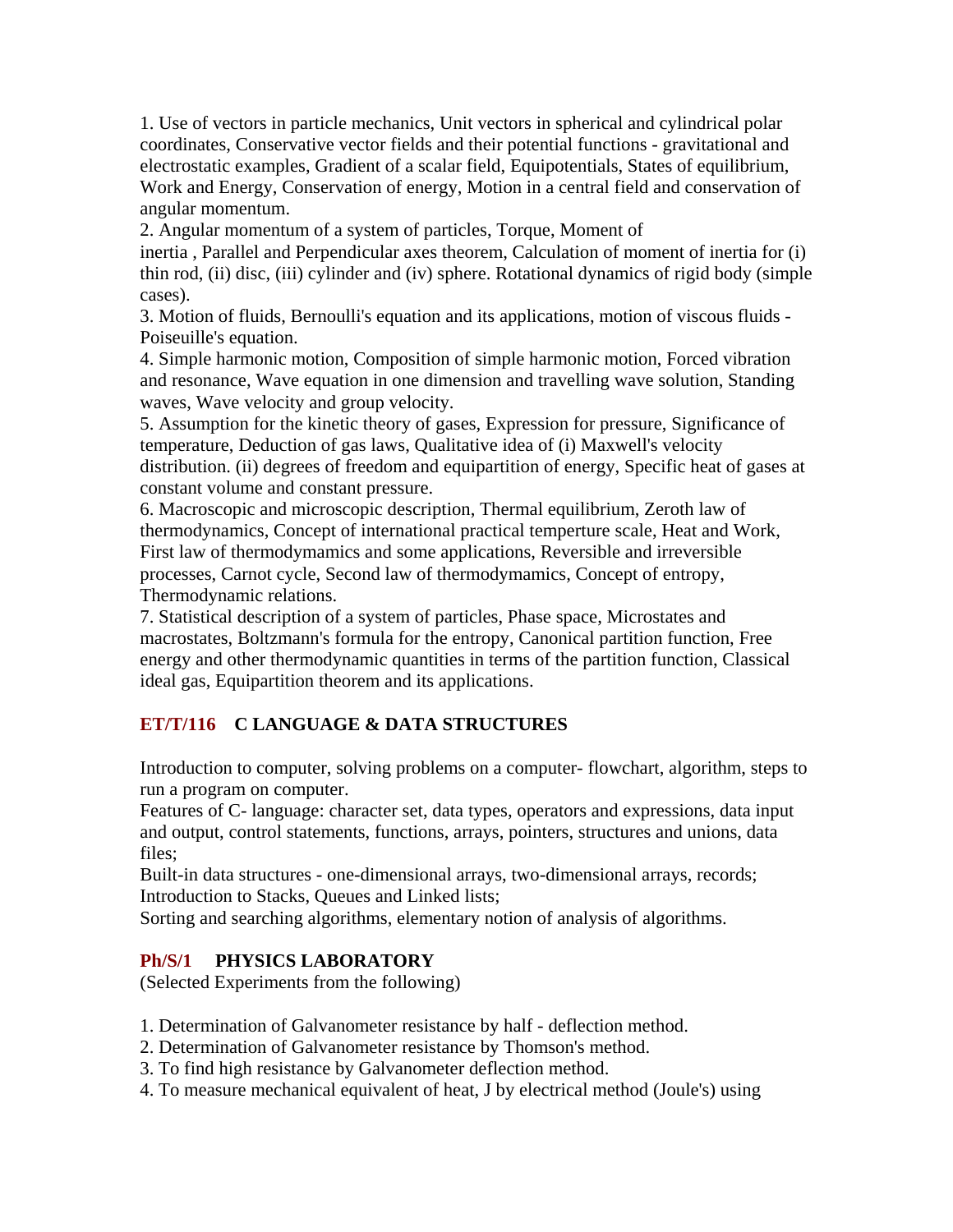copper calorimeter (radiation correction to be done).

5. To compare to low resistance by drop of potential method.

6. To determine resistance per unit length of wire by using Carey Foster bridge.

7. To estimate strength of a current by using copper voltmeter.

8. a) To compare the EMF's of two cells by using a potentiometer

b) To measure current by using a potentiometer

9. To measure the horizontal components of earth's magnetic field intensity using deflection and vibrating magnetometers.

10. Determination of co efficient of linear expansion by optical lever method.

11. Determination thermal conductivity of metal by Searle's method.

12. To determine co-efficient of viscosity by Capillary flow method.

13. Determination of Young's modulus by Flexure method.

14. To draw mutual and anode characteristics of triode and hence too fine  $Rp, µ, and gm$ 

15. To draw the transistor characteristics (NPN/PNP) in the given configuration and hence to find hi, hf

16. Determination of refractive index of the material of the glass prism by prism spectrometer (for at least two ?s)

17. Study of collisions in one dimension using a linear air track

18. Use of an air track for obtaining potential energy curves for magnetic interactions.

19. Study of oscillations under potential wells of various shapes using an air track.

20. Experiments on diffraction in single slit, double slit and plane grating using He- Ne laser

a) To find the wavelength of a monochromatic light by single slit.

b) To find slit separation of a double slit.

c) To find number of rulings per cm of a plane grating

21. To find the wavelength of a monochromatic light by Newton rings.

22. Fabry-Perot interferometry: To find out separation of wavelength of sodium D1 & D2 lines.

## **BED/ME/S/1 BASIC ENGINEERING DRAWING**

Drawing primitives: instruments, letters, lines, title block, geometric curves & shapes, scale and dimension.

Projection: orthographic and isometric, sectional views.

# **ET/S/113 PROGRAMMING LABORATORY**

Programs related to "C Language & Data Structures".

## **WS/ME/S/6A WORKSHOP PRACTICE-VI (Carpentry and Fitter Shop)**

Introduction to types of Indian woods used for engineering purposes and carpenter's tools; use of wood working machines; making of selected joinery.

Introduction to fitter's tools, gauges, measuring instruments etc.; marking of jobs; fitter's job involving chipping, filing, sawing, drilling; use of taps and dies; pipe fittings and plumbing.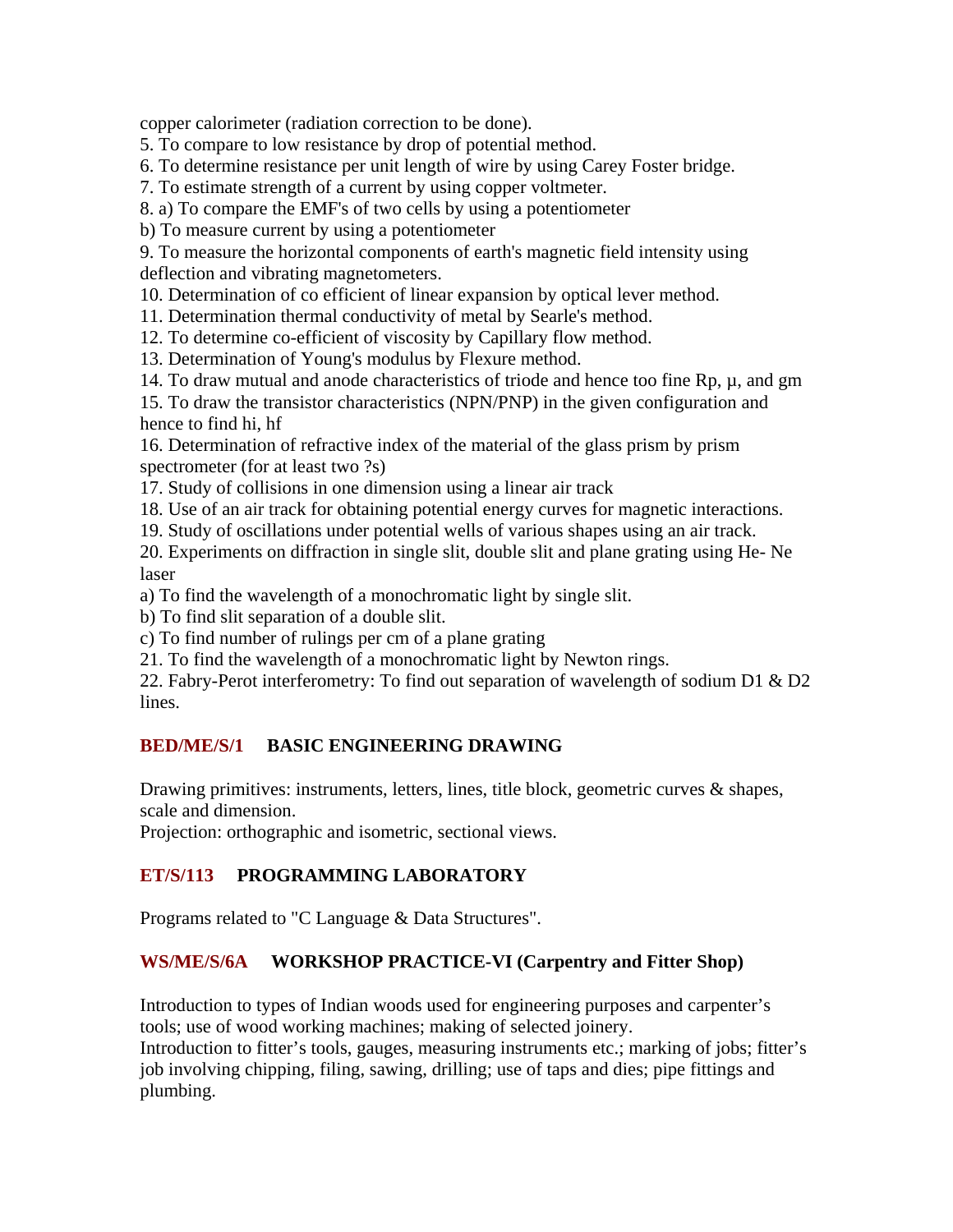## **First Year Second Semester**

#### **ET/T/121 CIRCUIT THEORY**

Passive circuit elements and their equilibrium equation, Kirchoff's Laws, Concepts of independent voltage and current sources, controlled Sources. Node equation and Loop equation Techniques. Introduction and Application of Graph theory in electrical networks. Solution of circuit problems by Using Differential equation approach. Concept of steady state and transient Response. Fourier series and Fourier transform. Laplace transform with Inversion formula. Application of Laplace transform in the solution of Circuit problems. Convolution Theorem. Concept of impedance function. Introduction to Coupled Circuits and their controlled source representations. Concept of discrete time circuits z transform, simple switched capacitor networks. Sinusoidal steady state analysis of circuits. Frequency domain Analysis, Concept of phase and amplitude, Vector Representations. Resonance. Network Theorems: Superposition, Reciprocity, Thevenin's, Norton's & Maximum Power Transfer etc.

#### **ET/T/122 ELECTRON DEVICE- II**

Metal-semiconductors Junction: Band diagram, depletion region  $\&$  capacitance, ohmic  $\&$ rectifying contacts, Schottky diodes. Semiconductor-Semiconductor Junction: Basic device technologies for fabrication of a p-n jn., homojunction & heterojunctions; equilibrium band diagram, charge, field & potential profiles in p-n junctions., depletion region, depletion capacitance, biased p-n junctions., diode eq. & diode characteristics, diffusion capacitance, circuit models of p-n junction diode. Breakdown mechanisms in pn junctions.: Avalanche & Zener processes & their dependence upon temperature  $\&$ doping. Degenerate p-n junctions.: Band model under large doping condition, Tunnel diode, I-V characteristics, equivalent circuit, applications, Backward diode. Metal-Insulator-Semiconductor junction: Band diagram. Bipolar Transistors: Band diagram, the transistor action, current components in a BJT, current amplification factors, Early effect & its consequences, different modes of operation, input & output characteristics, load line & amplifier operation, Ebers-Moll eqs., large signal model, dependence of current gain factors on temperature, frequency and physical & electrical parameters, low frequency equivalent circuits, gain & noise parameters calculations, high frequency equivalent circuit. Junction field effect transistor (JEET): Principle of operation, JFET parameters, eqv. Circuit, JEET biasing, self bias, design of bias circuits, load line, amplifier characteristics. Insulated gate field effect transistor (IGFET) : constructoin & principle of operation of p-  $\&$  n-channel enhancement  $\&$  depletion mode MOSFETs, drain  $\&$  transfer characteristics, threshold voltage & its control, PSG & SOI systems, CMOS inverter, speed of operation, V-MOS construction, operation & characteristics, CCD: construction & principle of operation. Power Semiconductor Devices: Semiconductor Controlled Rectifier, construction  $\&$  operation, forward  $\&$  reverse characteristics, triggering methods, SCR specilifications, SCR control, Shockley diodes, diac, triac: operation & characteristics; Unijunction Transistors (UJT), UJT control of SCR, Programmable UJT; V-MOS construction, operation & characteristics; IGBT characteristics. Switching characteristics of devices: Switching phenomenon in diodes, BJT, MOS & CMOS,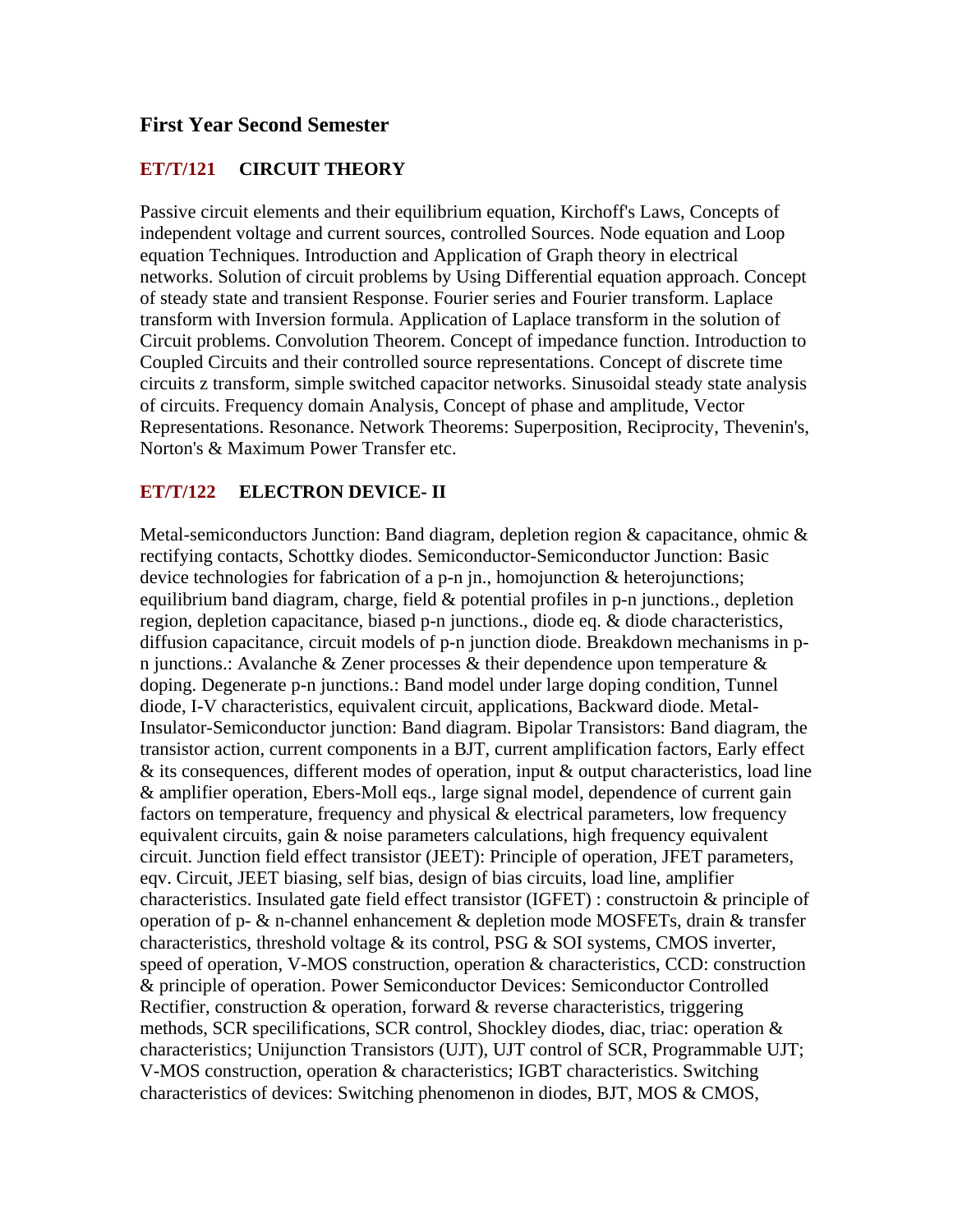switching times, switching speeds, speed up capacitor. Basic optoelectronic devices: Light emitting diode, Liquid crystal display, Solar cell, Photodiode, phototransistor, Seven segment display.

## **ET/Math/T/123 MATHEMATICS – IIIG**

Abstract Algebra : Sets and set operations: D'Morgan's Laws, Cartesian product of sets; Binary relations: equivalence relations, partial ordering relation, Lattice, Boolean algebra, Semigroups, Groups; Subgroups, Cyclic groups, Normal subgroups; Quotient groups, Homomorphism and isomorphism theorems. Rings, Polynomial rings, fields, subfields. Linear Space, Linear dependence and independence. Basis, Dimension; Normal Linear space, Inner product space.

# **ET/Math/T/124 MATHEMATICS – IVG**

Linear transformations and matrices: Conformability of matrix sum and product; Types of matrices. Determinants and their properties. Rank of a matrix, Condition for the existence of solutions of a system of linear equations and their uniqueness, Characteristic equation of a matrix, Cayley Hamilton Theorem; Eigenvector and eigenvalue of a matrix (linear transformation).

Sequence and infinite series of positive terms: Their convergence or divergence; Comparison test; D'Alembert's ratio test and Cauchy's root test.

Exact equation of first order,  $1<sup>st</sup>$  order linear equation Solution of ordinary second order linear differential equation of with constant coefficients, Ordinary point and regular singular point of equations with variable coefficients. Method of Frobenius, Bessel and Legendre functions. Solution of system of ordinary linear differential equations, Method of phase plane, Critical point and stability.

# **AM/ME/T/1B ENGINEERING MECHANICS**

Statics:

Introduction, Idealizations of Mechanics, Fundamentals of Vector Algebra, Application of Vectors in Mechanics, Equiv System, Equilibrium, FBD Concept, Fundamentals of Friction, Properties of surface, Centroid, Moment of Inertia Dynamics:

Intro to vector calculus, Definition of vectors in Dynamics, Rectilinear Motion, Curvilinear motion of particle and description of different coordinate systems, Kinetics, Newton's Law and D' Alembert's principle and application to rectilinear and curvilinear motion, constrained motion, Energy and Momentum methods.

## **Ph/T/2B PHYSICS-IIB**

1. Biot-Savart law and Ampere's law in magnetostatics, Calculation of magnetic field in simple situations like (i) straight wire (ii) circular wire (at a point on the symmetry axis) and (iii) Solenoid.

2. Time-varying fields, Faraday's law of electromagnetic induction, Self and mutual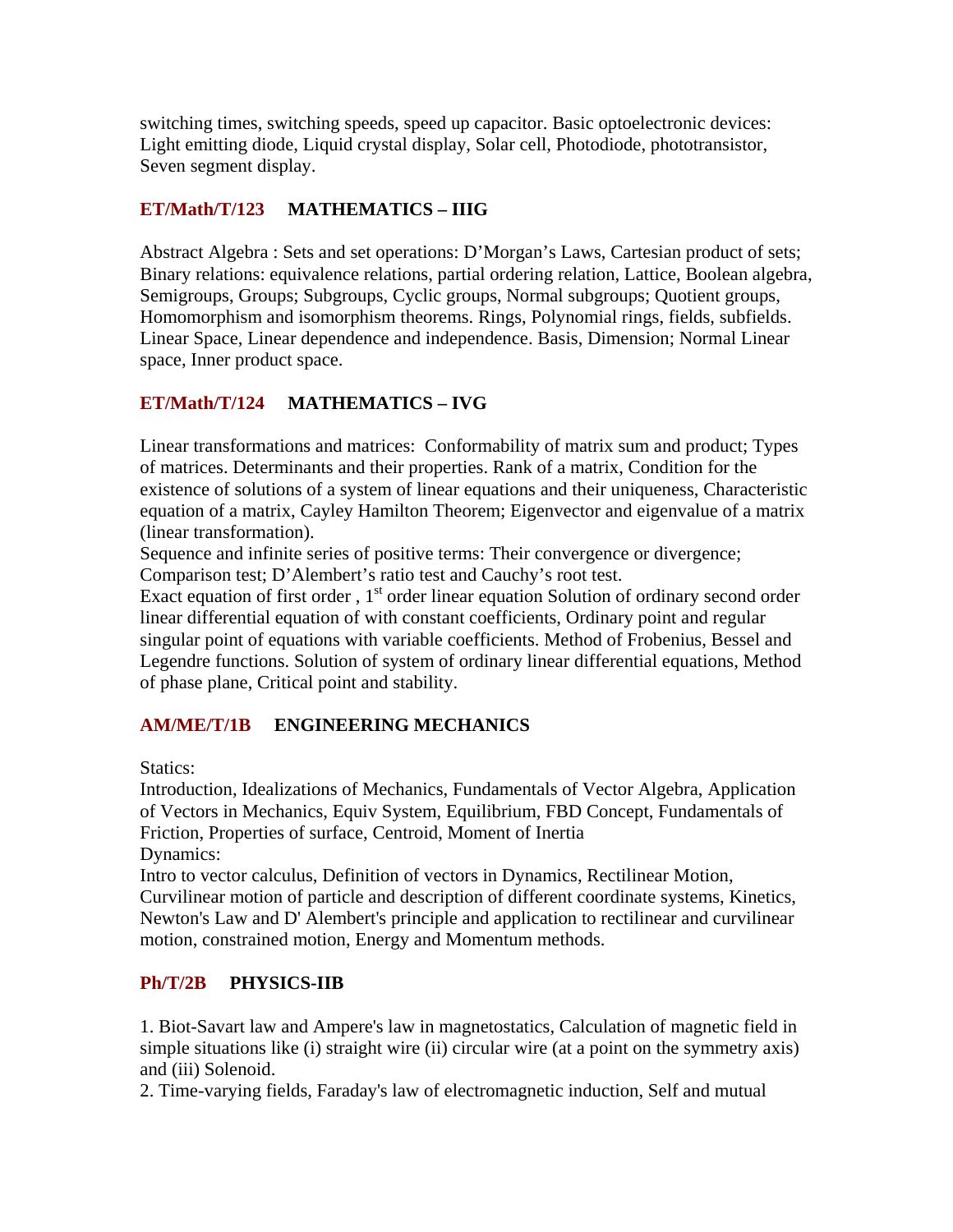inductance, Resonance and oscillation in electrical circuits.

3. Nature of light waves, Interference of light waves, Young's experiment, Spatial and temporal coherence, Fresnel bi-prism, Interference in thin film, Newton's rings, Measurement of film thickness and wavelength, Diffraction of light waves, Huygen's construction, Fresnel and Fraunhoffer diffraction, Fraunhoffer diffraction due to single slit and plane diffraction grating, Approximate rectilinear propagation of light, Zone plate, Polarisation of light waves, Polarisation by reflection, Brewster's law, Double refraction- ordinary extraordinary rays, Polaroid, Optical activity.

4. Energy levels of the hydrogen atom and the Bohr atom model, X-ray spectra, X-ray diffraction, Bragg's law, Compton effect. De-Broglie waves, Particle diffraction, Uncertainty principle and its application

5. Wave-particle duality and uncertainty principle, Two-slit experiment,

Concept of wave function, physical interpretation of wave function, Probability density, current, equation of continuity, Time independent Schrodinger equation for a free particle and a particle in a potential, Stationary states, Postulates of quantum mechanics, expectation values of physical observables, energy eigenvalues for particle in a box, Square well potential, Reflection and transmission coefficient in potential barriers, Linear harmonic oscillator, Particle in a central potential, Orbital angular momentum, Hydrogen atom- energy levels, degenaracy.

## **ET/S/121 NUMERICAL ANALYSIS LABORATORY**

## **ET/S/122 CIRCUIT THEORY LABORATORY-I**

Experiments related to "Circuit Theory".

## **ET/S/123 ELECTRON DEVICES LABORATORY**

Experiments related to "Electron Device-I and Electron Device-II".

## **WS/ME/S/12B WORKSHOP PRACTICE-XII (Machine Shop)**

Introduction to machine tools - lathes, drilling machines, shaping machines, planning machines, slotting machines, milling machines, grinding machines; machine shop work involving different operations by using the above mentioned machines through making of jobs.

Experiments on: Study of the speed structure of a lathe, study of apron mechanism and calibration of feeds in a lathe.

Study and grinding of various cutting tools.

# **Second Year First Semester**

# **ET/T/211 ELECTROMAGNETIC THEORY**

Fundamentals of Vector Algebra, Vector Calculus, Physical Interpretation of Differential Vector operations, Green's Theorem, Divergence & Stoke's Theorem, concept of scalar &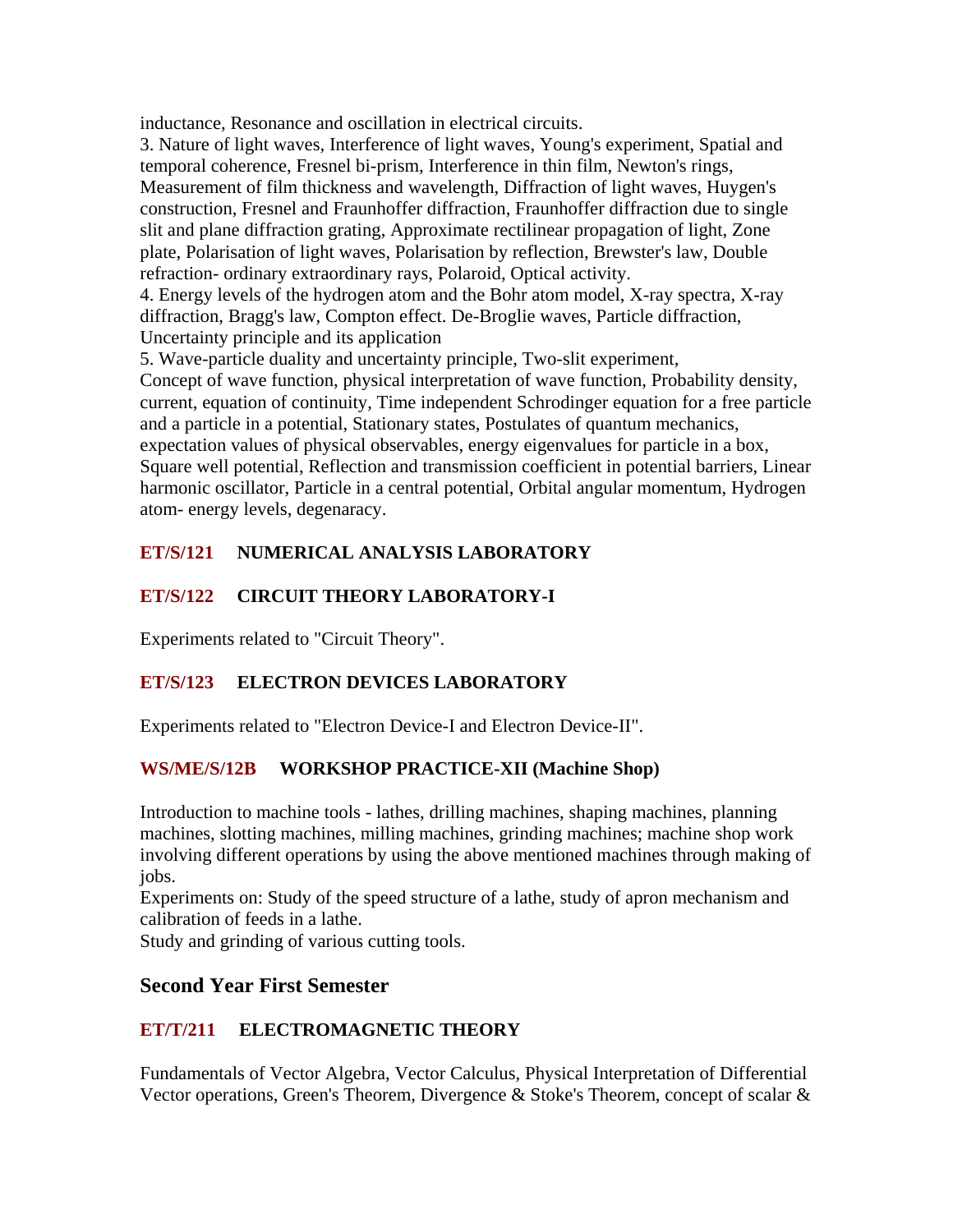vector Fields. Electrostatics, Gauss Law, Electric Potential, Laplaces'& Poissons' Eqnation, Boundary value problems, Method of Images, Energy storage in Electric Field. Magnetostatics, Faradays Law ,Amperes Law Dielectric & Magnetic Media, Biot Savart's Law, Magnetic Vector Potential, Relationship Between ES & MS Fields. Equation Of Contimuity For Steady & Time Varying Currents, Maxwell's Law, Displacament Current & Displacement Current Density, Wave Equation, Phasor Concept for Time Harmonic Fields, Plane Waves in Simple Media & Lossy Media, Imhmogeneity & Ansotropy. Polarization, Poincare sphere, reflection & refraction at different Interfaces, Brewsters' Angle, Total Internal Reflection. Poynting Theorem,- General & Complex, Power & Power Density, Case studies for Power Flow Calculations. Magnetic current concept, Herz Potentials, Equivalence of Electric & Magnetic sources.

#### **ET/T/212 NETWORK SYNTHESIS**

Tellegen's Theorem, Driving point impedance function for a passive one port and their Positive real functions and their properties. Testing procedures for PR functions. Derivations of the properties of RC and LC one port network and their synthesis procedures. Passive two port networks, different representation schemes, Image impedance parameters. Concept of symmetry, characteristic impedance and propagation constant. Concept of open circuit voltage transfer function. Convolution integral, concept of impulse response. Derivation of the synthesis procedure for LC and RC passive open circuit two ports. Design procedures for filters with resistance termination. Limitations of passive RC two port realizations. Concept of active filters. State variable representation of electrical circuits. Active Realization of state variable active filters.

#### **ET/T/213 SIGNAL THEORY & NOISE**

INTRODUCTION Signal definition, different type of signals: Analog & discrete. Time domain and frequency domain representation. Periodic and aperiodic signals. Signals and vector analogy. Othogonality of signal functions.

Fourier series and its different forms. Series of some useful functions. Normalized power and power spectral density. Fourier transform, inverse Fourier transforms, Transform of some usefulsunctions. Convolutionand correlation in time domain and frequency domain. Some properities of Fourier transform. Perseval's theorem, Sampling theorem, Sampling and reconstraction of signals, Familiarisation with MATLAB tools for signal analysis, Poisson distribution. RANDOM VARIABLES & PROCESSES Probability, events, mutually exclusive events, joint probability etc. Random variables and processes: Statistical properties; Cumulative distribution functions, Probability density functions, mean, variance, standard deviation probability demsity functions. Auto correlations, Stationary and ergodic processes,Poisson,Gaussian,Reyleigh and other distribution functions NOISE Some sources of noise. Mathematical representation and frequency domain representation. Spectral components of noise,Power spectral density, effect of filtering of noise: Linear filtering, integration,differentiation and its effect on PSD and PDF,. Super position of noises, Mixing of noise. Quadrature component representation of noise, power spectral density Calculation of quadrature components. Noise band width.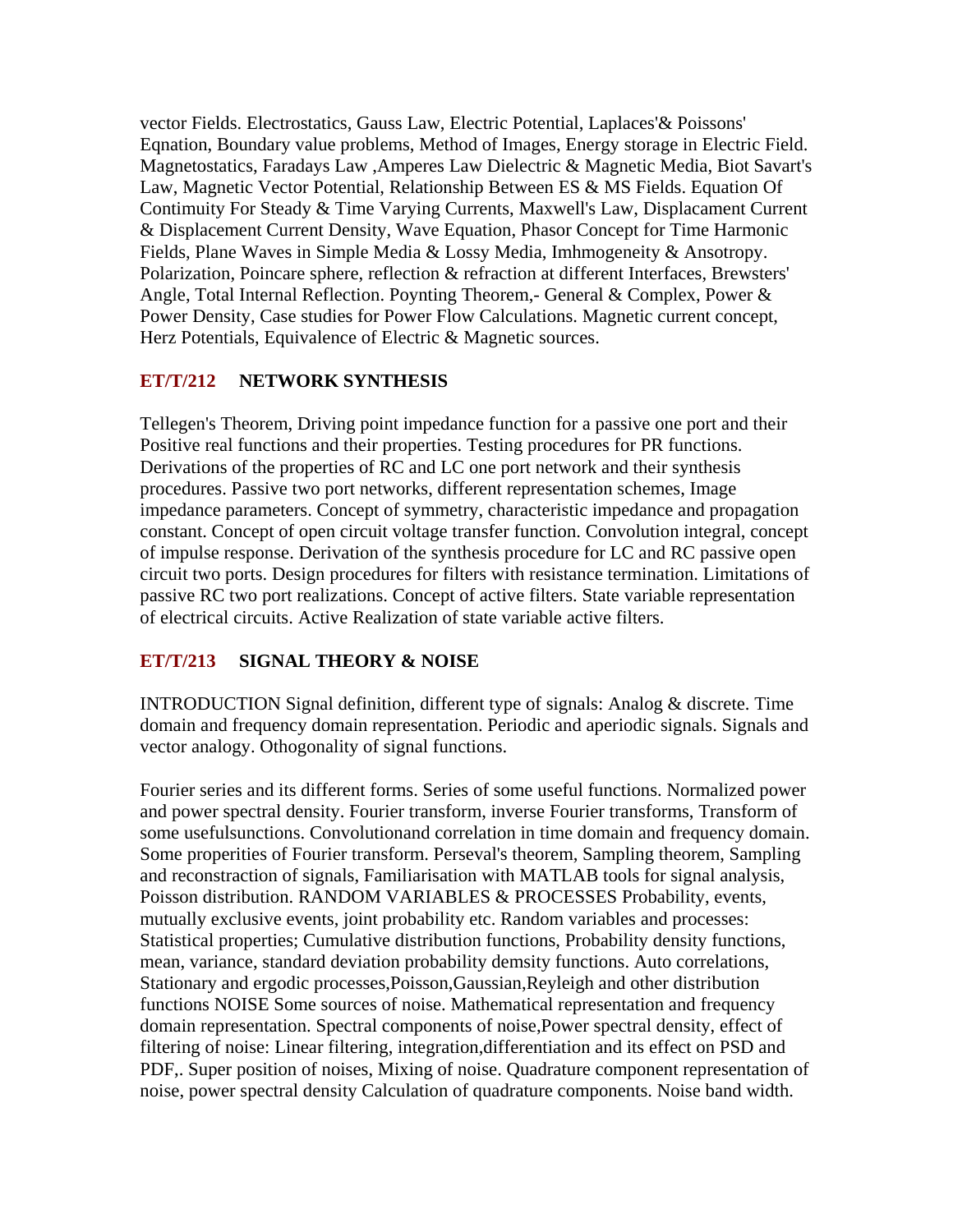#### Suggested Text Books:

1. Principle of Communication System: H.Taub & DL Schilling (McGraw-Hill International Edition)

2. Signal Processing & Linear System: B.P.Luther Berkely-Cambridge Press (1998)

## **ET/T/214 DIGITAL LOGIC CIRCUITS**

Number Systems : Decimal, Binary, Octal and Hexadecimal systems, conversion from one base to another. Codes :BCD, Excess- 3, Gray Reflected ASCII, EBCDIC. Algebra for logic circuits: Logic variables; Logic constants; Logic functions- NOT, AND, OR, NAND, NOR, Ex-OR; Boolean Algebra (including Shanon's expansion theorem and consensus theorem); Cannonical representations-minterm, maxterm; Karnaugh map simplification, Quin Maclousky minimization. Families of logic circuits: Transistor inverter, RTL, Diode logic, DTL,TTL,Brief introduction to DCTL,IIL,HTL,ECL and MOS gates. Combinational circuits: Analysis and synthesis of combinational circuits, Multiplexer, Demultiplexer, Encoder, Decoder, Code-converter, Adder, Subtractor, Comparator, Parity generator/checker, Priority encoder. Sequential Circuits: Flip-flops-SR, JK, D and T; Registers- Buffer registers, shift registers etc.; Counters- Asynchronous and synchronous counters; Interface circuits: Digital to Analog converter (DAC) weighted resistor method, R-2R ladder method; Analog to Digital converter (ADC) parallel comparator method, counter method, successive approximation method, dualslope method.

## **ET/T/215 ANALOG CIRCUITS-I**

1. DIODE CIRCUITS Ideal and piecewise linear models of diode, graphical analysis; Analysis and design of circuits-transient switching characteristics of diodes; Clippers, clampers, rectifiers, zener regulators; Power supplies, surge studies, I²-t curve; Power supply filters. 2. BJT AMPLIFIERS Analysis and design of different biasing circuits (including stability) for BJT amplifiers, BJT biasing for integrated ckts, h-parameter model of BJT, mid frequency and low frequency analysis of CE, CB and CC amplifier, Hybrid-pi model of BJT, high-frequency analysis of BJT amplifiers, transistor as a switch; transient switching characteristics of transistors. Numerical solution for large signal amplifiers-covergence problem. 3. FET AMPLIFIERS Analysis and design of different biasing circuits for FET amplifiers, small-signal low frequency model of FET, mid-frequency and low-frequency analysis of CS,CG and CD amplifiers, small-signal high frequency model of BJT, high frequency analysis of FET amplifiers, Bode plots. 4. FEEDBACK AMPLIFIERS General theory of feedback, Barkhausen criteria, stability of feedback amplifier, different feedback topologies, effect of different parameters of an amplifier, frequency response of 2 pole/3 pole feedback amplifiers, Bode plot, gain and phase margin, compensation, method of analysis, Design examples. 5. OPERATIONAL AMPLIFIERS Diffential amplifiers using BJT and FET, Characteristics of op-amp, ideal and non ideal properties, High frequency effects on op-amp gain and phase, Bode's plot. Slew rate limitation, Linear and nonlinear circuits operations of op-amps like adder, substractor, multiplifer circuits, spice analysis of op-amp circuit, integator differentiator,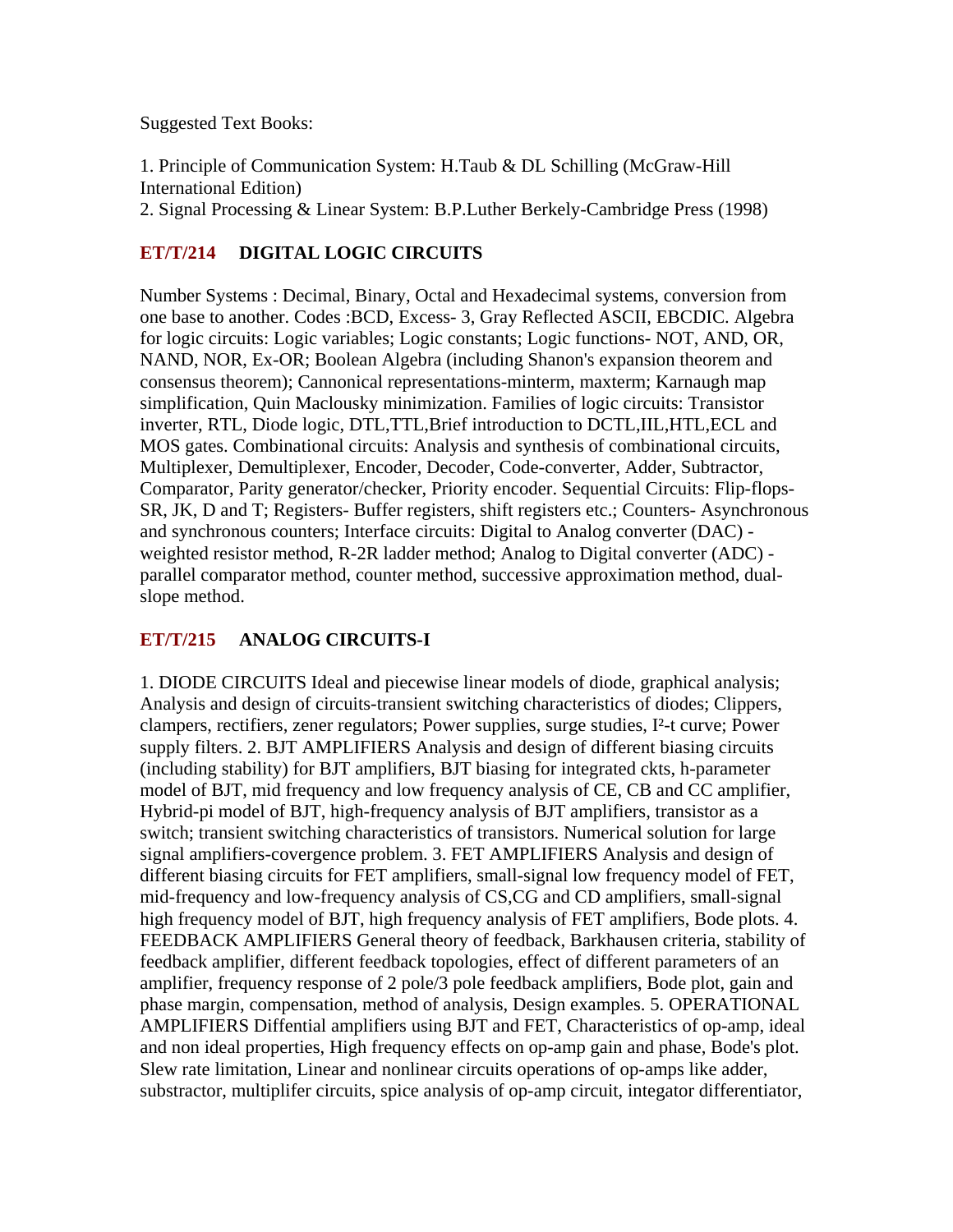all active filters, comparators, Schmitt trigger (inv and non-inv), triggerable and non triggarable multivibrator, triangular and sinusoidal wave generator, precision rectifier, peak detector, wein bridge oscillator, phase shift oscillator, quandrature oscillator.

#### **ET/EE/T/216 ELECTRICAL MACHINES**

PART I

Single-Phase Transformer

Construction and basic principle of operation, Core type and shell type. Materials used for core. Winding and insulation,(E.M.F. equivalent circuit;) Equivalent circuit referred to primary -- phasor diagram, Polarity test, O.C and S.C. test Regulation. Efficiency. All ,day efficiency, Parallel operation.

Induction Motor

Three phase balanced excitation system. Development of rotating magnetic field. Frequency of the induced emf and relationship to number of poles. Construction and basic principle of operation of 3 phase induction motor, Slip, Slip speed and slip frequency, Per-phase equivalent circuit, Phasor diagram, Types of windings, Squirrel cage and slip-ring motor construction, Equations for torque, Torque-speed characteristics, Effect of change in rotor resistance in slip-ring machine, Methods of starting and speed control.

PART II

D.C. Machines

Construction and operating principle, Function of commutator and brush system, Armature reaction and their effects, MMF distribution, Commutation, Interlopes.

D.C. Generators

EMF equation characteristics with different excitation systems, Voltage relation. Parallel operation.

D.C. Motors

Equation for torque, characteristics with different excitation systems. method of starting. Speed control, Speed-torque characteristics.

Synchronous Machines

Alternator: Construction, EMF equation, Armature reaction with different power factor of loads, Phasor diagram, Methods of determination of voltage regulation. Parallel operation of alternators and synchronization.

Synchronous Motors

Principle of operation, Hunting, Starting method.

#### **ET/S/211 ANALOG CIRCUIT LABORATORY-I**

Experiments related to " Analog Circuits-I".

#### **ET/S/212 DIGITAL CIRCUIT LABORATORY-I**

Experiments related to " Digital Logic Circuits".

#### **ET/S/213 CIRCUIT DESIGN LABORATORY**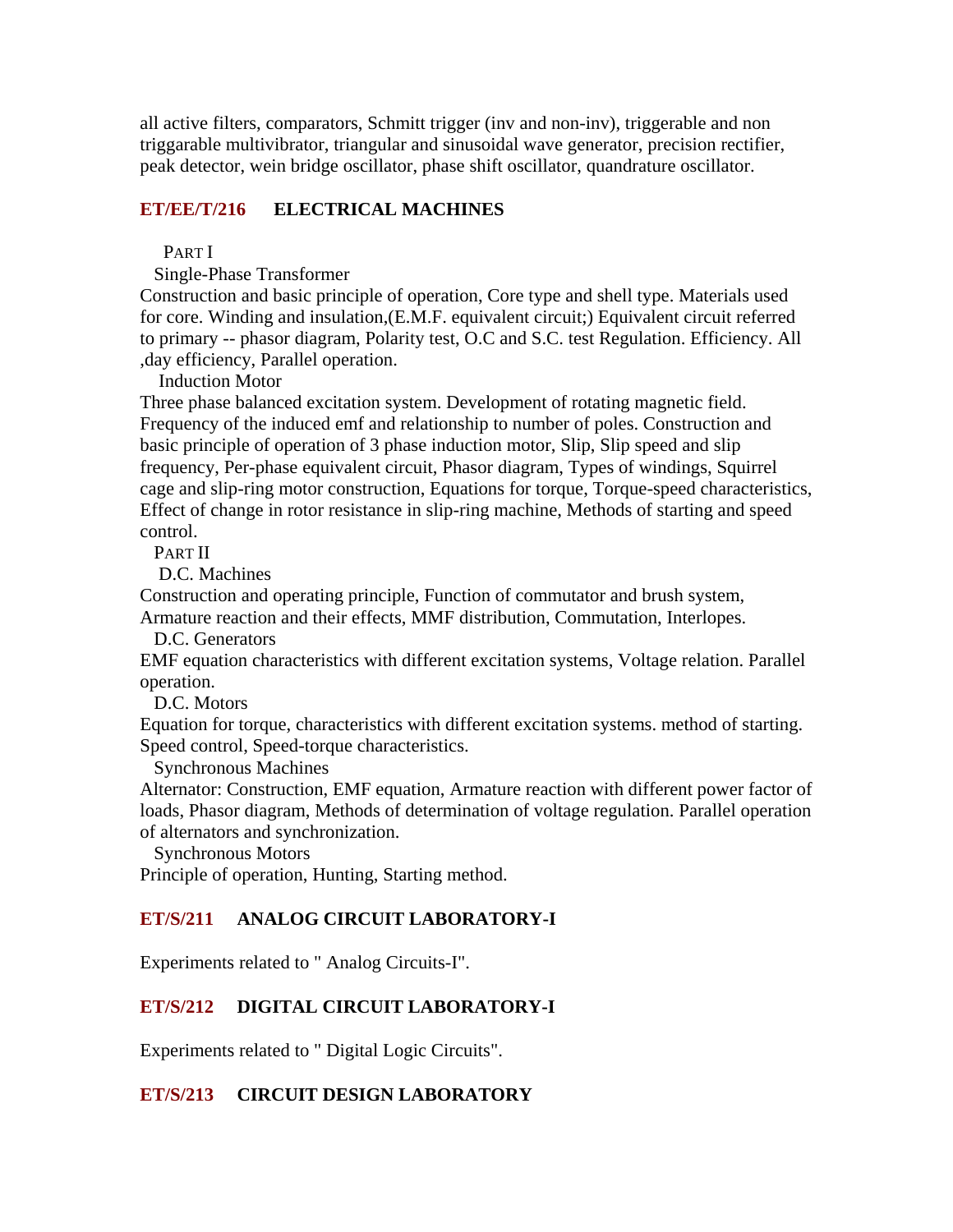Specific design problems would be assigned by the teacher concerned.

## **ET/EE/S/214 ELECTRICAL MACHINES LABORATORY**

1. EMF Induced In DC Machine

2. External Characteristics of DC shunt/compound Motor- study relations between speed, fleldcurrent and armature voltage.

3. Brake test of a DC series motor.

4. Coil connection of a single phase transformer.

5. OC and SC of a single phase transformer and determination of loss, efficiency and regulation.

6. Starting and load characteristics of a 3-phase Induction Motor.

## **Second Year Second Semester**

## **ET/T/221 MATERIAL SCIENCE**

Crystalline & amorphous solids, crystal structure & X-ray diffraction: periodic arrays of atoms, fundamental type of lattices, crystal directions & planes, X-ray diffraction, Bragg's law structure factor & atomic form factor of crystals, exptal methods, structure determination. Atomic packing & structure of solids: closest packing of spheres, packing efficiency, crystal defects, solid solutions. Semiconductors: Purification of s.c.s, zone refining, crystal growth-Czochralski method. Measurement of semiconductor parameters: Measurement of resistivity, Four probe method, measurement of minority carrier lifetime, Haynes-Shockley expt. Hall effect, measurement of carrier concentration. Diffusion in solids: Fick's laws, applications of Fick's laws, Kirkendall effect, atomic model of diffusion, other diffusion methods. Dielectric properties of materials: polarization & dielectric constant, temperature dependence of d.e.constant, internal field in solids & liquids, frequency dependence of d.e. constant, d.e. losses, piezoelectricity: equivalent circuit and performance of piezoelectric crystals, crystal oscillators; ferroelectricity. Magnetic properties of materials: Diamagnetism, paramagnetism, ferromagnetism. Exchange interactions, antiferromagnetism, ferrimagnetism and ferrites. Magenetic resonance. Thermoelectric properties of materials: Seebeck effect, Peltier effect, Thomson effect. Special materials: Ceramics, polymers, ionic solids, molecular semiconductors, nanostructures and nanomaterials, biomaterials and bioceramics. Superconductivity: Superconducting phenomena, Meissner effect, type I  $\&$  type II superconductors, High TC superconductors, Josephson junction, SQUID. Interaction between matter and fields.

## **ET/T/222 DIGITAL CIRCUITS & SYSTEMS**

Analysis and synthesis of sequential circuits: Basic models of sequential M/C, Analysis of asynchronous and synchronous circuits, Synthesis of completely and imcompletely specified synchronous sequential M/Cs. Fault detection and location in combinational circuits: Fault detection and location, classical methods, path sensitizing method,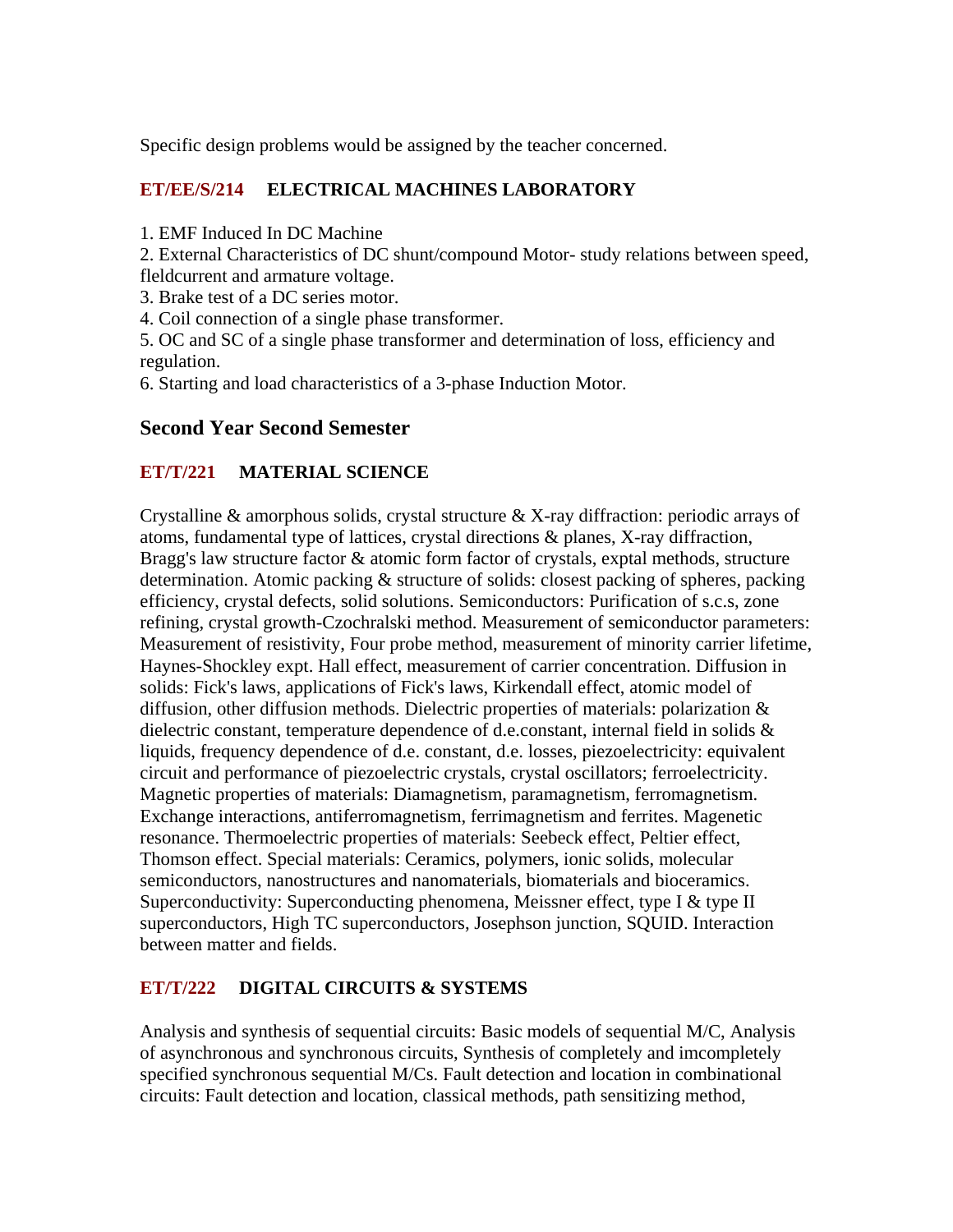Equivalent-Normal-Form method, Two level-circuit fault detection, Multi-level-circuit fault detection, Boolean difference method, SPOOF method. Digital system design: Hardware programming language (HPL), Application of HPL in designing data unit and control unit of a digital system. Timing circuits: Timing circuits using gates, Schmitt trigger, 555 timer, 74121 mono shot, retriggerable mono shot- 74122, 74123. Arithmetic circuits: Fixed-point and floating-point representation of data, serial and paralle Addition(CLA), substraction, multiplication and division algorithms (add  $\&$  shift  $\&$ Booths' algorithm) and their circuit implementation and division) for fixed-point signed magnitude data, fixed-point binary data in signed 2's complement representation, floating-point binary data and binary coded decimal (BCD) data. Semiconductor Memory: Read Only Memory (ROM)- PROM, EPROM, EEPROM, Random Access Memory (RAM)-static, dynamic, Memory characteristics, Memory organization and applications. Digital system design using FPGA & CPLD.

## **ET/T/223 ANALOG COMMUNICATION SYSTEMS**

INTRODUCTION Introduction to basic elements of communication systems SIGNAL TRANSMISSION THROUGH LINEAR SYSTEMS Condition for distortionless transmission of signals through networks. Different types of distortion and their effect on the quality of output signals. Transmission of transient signals, distortion analysis. AMPLITUDE MODULATION Modulation principle and definitions, spectrum and power considerations, DSB,SSB, VSB and AM principles. Different type of modulator circuits, Transistorised modulation circuit, Square law modulator, collector modulator etc. Balanced modulator. Different circuits for generation of SSB and VSB. DEMODULATOR Basic principle of coherent detections, Square law detectors, Average envelope and peak envelope detectors. Distortions Detector circuit design. Design problems. FREQUENCY AND PHASE MODULATION Principles and definitions, Relationship between frequency and phase modulations. Phase and frequency deviations, Spectrum of FM signal, bandwidth considerations. Effect of modulation index on bandwidth, Narrow band and sideband FM and PM principles, Circuit for realization of FM and PM. Steriophonic FM Principle. DEMODULATION Principle of demodulation: Different type of demodulator, discriminator, use of PLL etc. RADIO TRANSMITTER Basic block diagram of radio transmitter (AM and FM), Analysis of a practical circuit diagram used for medium power transmitter. RADIO RECEIVER Basic block diagram of TRF, Superhetrodyne principle, its advantages. Mixer principle and circuit, AVC, Radio receiver measurement. SYSTEM NOISE CALCULATION Signal to noise ratio of SSB, DSB, AM for coherent and envelope and square law detection, Threshold effect. Signal to noise calculation for FM and thereshold.

## **ET/T/224 TRANSMISSION LINES AND WAVEGUIDES**

Circuit representation of transmission lines, Transients in a transmission line, Sinusoidal excitation of transmission lines, Distinction between distributed and lumped constant systems, Discussions on line parameters, Characteristic impedance. Complex propagation constant, Distortions in transmission lines. Terminated transmission line. The impedance transformation, Smith chart. Impedance matching and two-port network analysis. Theory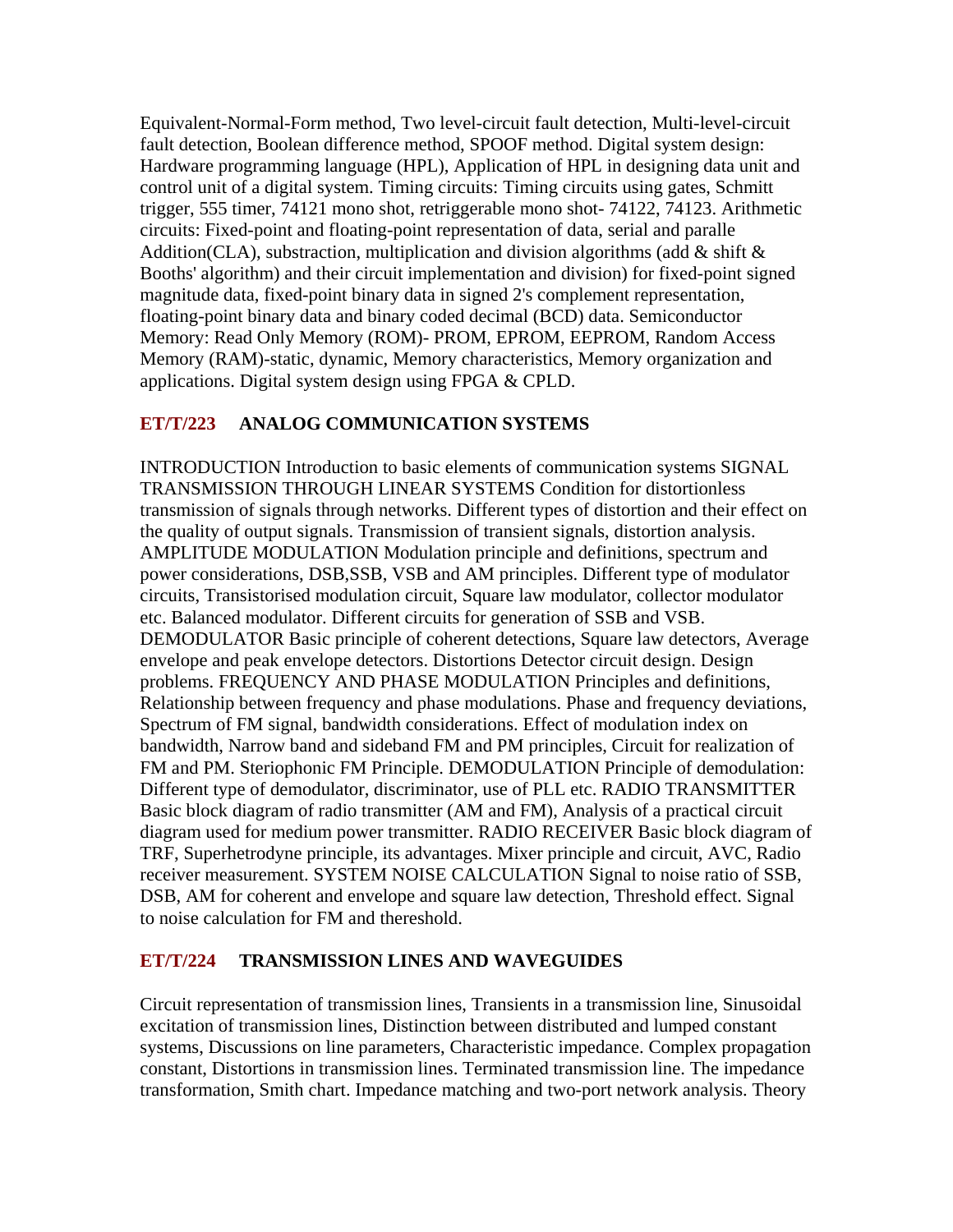of guided waves Parallel plate waveguide, Discontinuities in waveguide. Rectangular waveguides. Solutions of wave equations in rectangular coordinates. TE and TM modes in rectangular waveguide. Power transmission and losses in rectangular waveguide. Excitation of modes in rectangular waveguide, Characteristics of standard rectangular waveguide. Circular waveguide, Solutions of wave equations in cylindrical coordinates. TE and TM modes in circular waveguides, Power transmission and losses in circular waveguide, Excitation of modes in circular waveguide., characteristics of standard circular waveguide.

# **ET/EE/T/225 ELECTRICAL MEASUREMENTS**

Electrical measuring instruments - their classifications, Damping and balancing. Principles of moving coil, moving iron and dynamometer type of ammeters and voltmeters, Shunt multipliers for dc and ac instrument, measurements of low medium and high resistance. AC and DC potentiometers, Conventional moving -coil instruments. Ballistic and. vibration galvanometers, Principles of thermal and induction type of indicating instruments, Frequency meters, Dynamometer wattmeter, power factor meter. AC energy meters Instrument transformers, General theory of ac bridge circuits and simple AC bridge. Magnetic measurements, principles of high voltage measurements.

## **ET/S/221 MATERIAL SCIENCE LABORATORY**

Experiments related to " Material Science".

# **ET/S/222 DIGITAL CIRCUITS LABORATORY-II**

Experiments related to "Digital Circuits and Systems".

# **ET/S/223 ANALOG COMMUNICATION LABORATORY**

Experiments related to "Analog Communication Systems".

# **ET/EE/S/224 ELECTRICAL MEASUREMENTS LABORATORY**

- 1. Measurement of low resistance by Kelvin Double Bridge.
- 2. Measurement of high resistance. .
- 3. Calibration of Ammeter and Voltmeter with D.C. Potentiometer.
- 4. Measurement of Inductance by Owen's Bridge.
- 5. Measurement of capacitance by Schering Bridge.
- 6. Calibration of Wattmeter by D.C. potentiometer.
- 7. Test of P.T. by absolute technique.

# **Third Year First Semester**

## **ET/T/311 MICRO PROCESSORS AND MICROCONTROLLERS**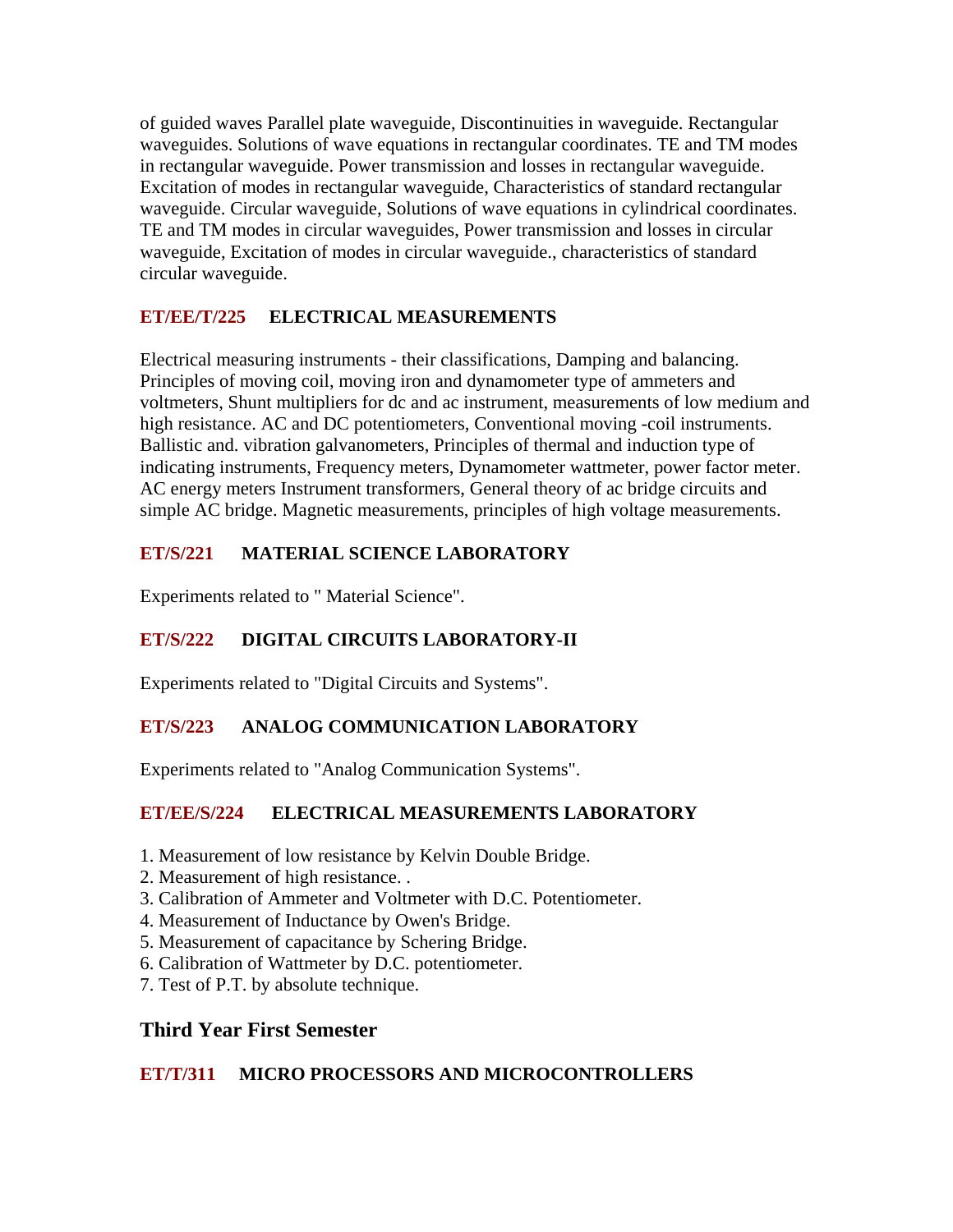Concept of pipelining and parallel processing, Uniprocessor and multiprocessor environment, Evolution of microprocessors: 8085, 8086, 80386, 80486, Pentium 2, Architecture of the above processors in both uniprocessor and multiprocessor environment, Designing systems with microprocessors, Coprocessor and I/O processors, Interfacing with peripheral devices, Memory management and protection of 80286 and onwards processors. Application of microprocessors in (i) data acquisition systems, (ii) process control, (iii) signal processing and data communication, (iv) distributed computing and networking. Processor, memory and life management in UNIX/WINDOWS. Introduction to single chip microcontrollers: Intel MCS-51 family features - 8051/8031 architecture - pin configuration - basic assembly language programming & application examples. Interfacing ICs.

## **ET/T/312 CONTROL ENGINEERING**

Introduction to control systems, Concept of feedback. Typical Servo components and transducers: Electrical servo motors, Hydraulic Actuator, Pneumatic controller, Potentiometer, Synchros, Tachogenerator, Gears, LVDT, Pressure transducers, Accelerometer, Gyroscope, Resolver, Amplidyne, Operational Amplifier. Mathematical Models of typical components, systems and subsystems in frequency domain and time domain; State variable representations, controllability and observability. Time domain and frequency domain analysis and associated mathematical tools, Control system performance specifications: Transient and steady state, stability of systems. Routh Hurwitz, Lyapunov functions. Controller design: state feedback, compensators. Typical Case Studies Identification and control of Oven, Hydraulic position control in Rolling Mills. AC servo voltage stabilizer Design and analysis of control systems using MATLAB and SIMULINK.

## **ET/T/313 DIGITAL COMMUNICATION SYSTEMS**

INTRODUCTION Pulse code modulation, aliasing, linear and non-linear quantization, calculation of quantization noise, Differential pulse code modulation, Delta modulation, Quantization noise in delta modulation, limitation of of delta modulation, Adaptive delta modulation, Delta signa modulation, MPEG audio coding standard. MULTIPLEXING Introduction, Frequency division multiplexing. Time division multiplexing (TDM): Synchronous: Characteristics, TDM link control, framing, pulse stuffing, synchronization: frame bit, Early-late bit synchronizner, Inter symbol interference, Eye pattern, Equalization - Nyquient criterion, fixed equalizers and decision directed equilizer, Statistical multiplexing. Introduction to code division multiplexing. DIGITAL MODULATION TECHNIQUES Introduction: Need for modulation, BPSK, DPSK, DEPSK, PSK, MARY PSK, QASK, FSK, MARY-FSK, Minimum shift keeping. Duobinary shift keeping. Partial response, Signaling. Introduction to spread spectrum communication. DATA TRANSMISSION A baseband signal receiver, Integrate dump type filtering, Calculation of probability of error, Optimum filtering, Matched filter, Probability of ever of matched filter,Transfer function and impulse response of matched filter, Design example, Prewriting filter, coherent reception, Probability eror calculation of PSF PSK etc. DECISION THEORY Signal space, Decision region and decision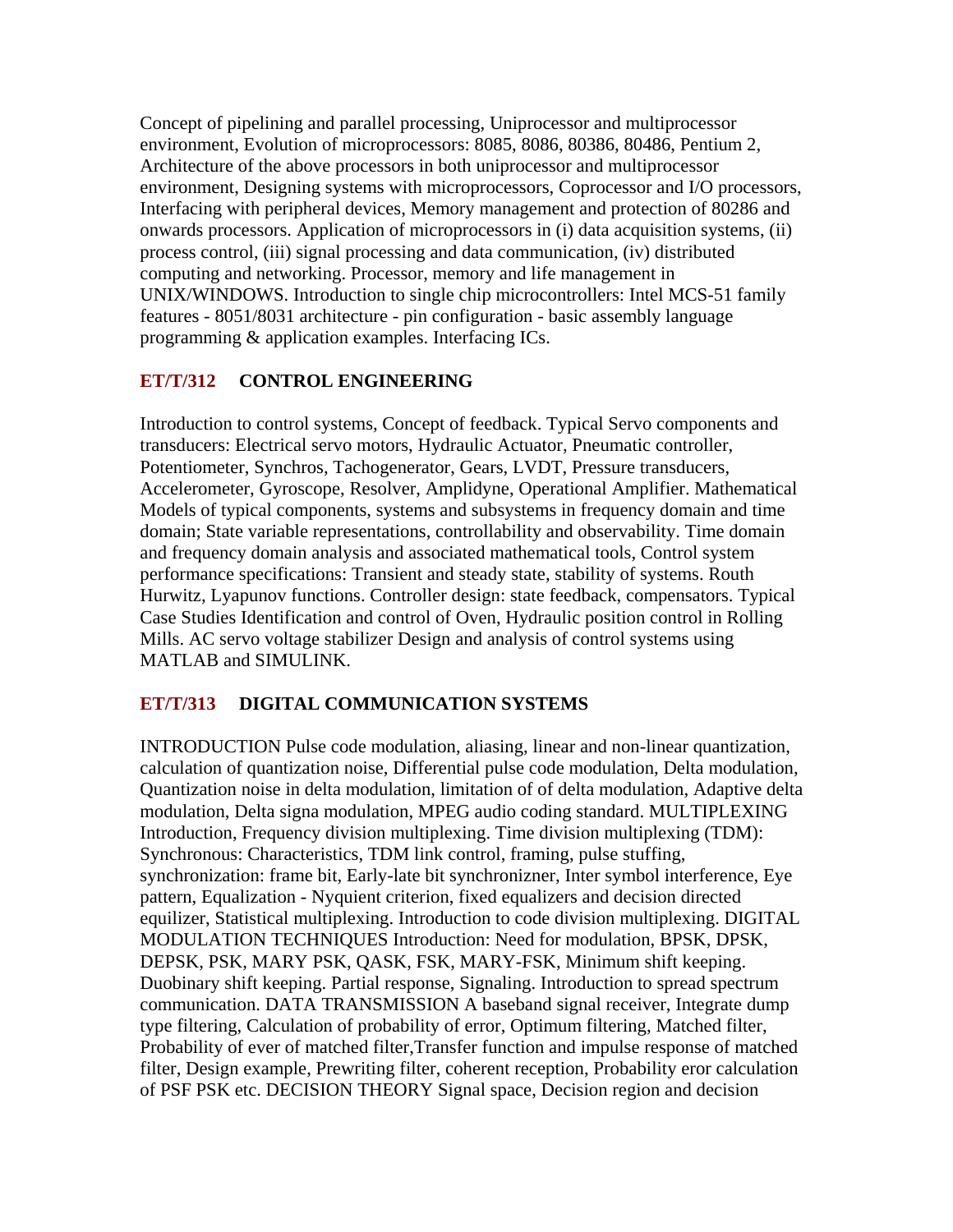boundary, Bay's likelihood ration and its interpretation, Bay's strategy for detection of single sample value. Maximum likelihood estimation, Minimax test, Neyman-Pearson test etc. INFORMATION THEORY AND CODING Discrete messages, measure of information, entropy, information rate, coding to increase average information rate, Shannon's theorem, channel capacity, capacity of gaussion channel, coding: Introduction, Parity check bit coding for error detection, Coding for error detection and correlation, Block codes, coding and decoding, Algebraic codes, Convolution code, Probability error calculation.

## **ET/T/314 ANTENNAS & PROPAGATION**

Radiation, Herzian Dipole, different field components, Antenna Fundamentals, Application of Network Theorems, Basic Terminology. Field radiated by dipole & loop antennas, monopole antenna, effect of ground. Travelling Wave Antennas. Antenna Impedance & Bandwidth. Array Analysis & Synthesis, Special arrays like Binomical Yagi etc. Introduction to Adaptive & Retrodirective Arrays, Smart Antennas. Circularly Polarized Antennas, Helical Antennas Broadbend Antenas and Arrays (Log periodic & others) Secndary Source & Aperture Antenna. Microwave Antennas. Horn, Slot, Parabolodial Reflector, Lens & Microstrip Remote sensing application of antennas, Radar range equations. PROPAGATION Effect of Link on EM Wave propagation in Different frequency Ranges. Interference Effects of Ground, Antennas Located over Flat & Spherical Earth, Coverage Diagram, Surface wave propagation, Ionospheric propagation, Including Effects of Earths' Magnetic Fields. Tropspheric Scatter, Ducts & Nonstandard Refraction, ELF propagation using Earth-Inosphere Wageduide Model. Scattering & Absorption at Microwave Frequencies. Introduction to Propagation Modelling and Predictive studies on Propagation. Multipath fading. Friis transmission formula. Brightness & Antenna Temperature- their role in link calculation

## **ET/T/315 ANALOG CIRCUITS-II**

1. MULTISTAGE AMPLIFIERS Frequency response of single stage R-C coupled amplifier, cascode amplifier, cascaded BJT and FET amplifiers, frequency response of R-C coupled multistage amplifier. 2. POWER AMPLIFIERS Analysis and design of class A, class B, class AB, class C,class D amplifiers, Design of heat sink,IC power amplifiers. 3. TUNED AMLPIFIERS Bandwidth consideration of tuned amplifiers, Analysis of single and double tuned amplifiers, Stagger tuning, Butter worth and Chebyshev response. 4. LINEAR WAVE SHAPING CIRCUITS RC high and low pass filter response for non sinusoidal signals, compensated attenauator, ringing circuit, measurement of L and C through circuit step response. 5. WAVEFORM GENERATOR oscillation criteria and oscillator circuits. Multivibrators, Blocking oscillator, Relaxation Oscillator, 555 timer as variable duty cycle square wave generator, Variable frequency LC and RC sine wave oscillators, Crystal oscillators. Linear time base circuits, PLLarchitecture and applications, VCO architecture and applications, Synchronization and frequency division circuits. Bandwidth improvement with current feedback due to absence of Miller effect, the current mirror, current copier and current differentiating amplifier and their applications, Widler circuits. 6. SPECIALIZED LINEAR ICs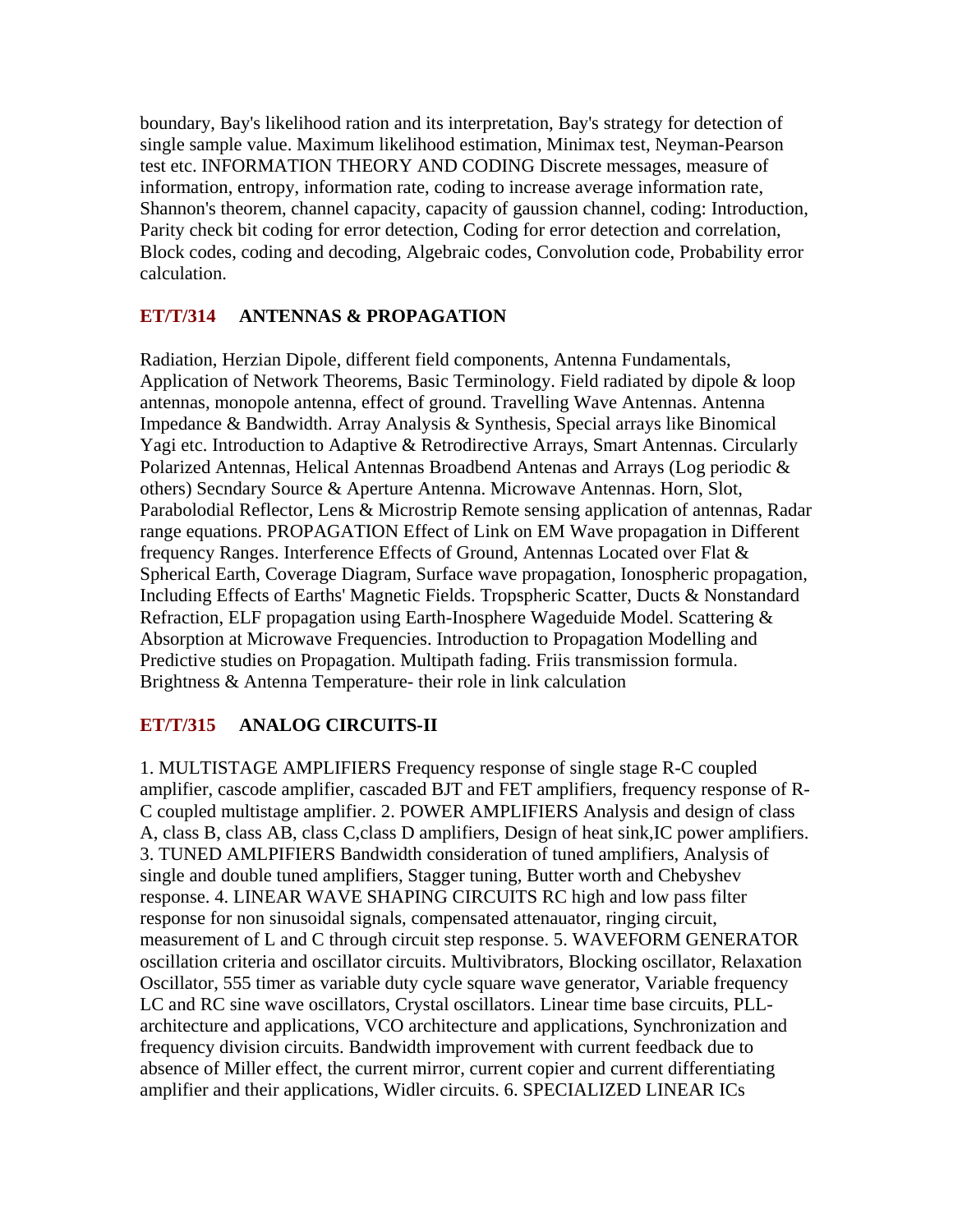Multiplier (2208) IC, VCO, PLL, Balanced Modulators, Analog switches Track and hold circuits. 7. VOLTAGE REGULATOR Voltage feedback regulation, current limiting, series voltage regulator, three terminal IC regulators, switching regulators, switch mode power supply, regulators with thermal stabilization.

#### **ET/T/316 COMPUTER ORGANIZATION AND ARCHITECTURE**

Introduction, Brief history of Computers, Economic trends, underlying technologies, General organization of a digital computer, Computer functions, Interconnection Structure, Bus, Bus interconnection. Arthmetical Logic Unit: arithmetic and logic operations, arithmetic and logic operands, construction an airithmetic and logic unit, bit slice unit, IEEE standards for floating point number representation, truncation techniques. Processor organization, Register organization, the instruction cycle, Instruction Pipelining, Microoperations, Control of the Processor, Instruction sequencng, Formats and its interpreation, Microprogram concepts, Control unit design, CPU design. Semiconductor, magnetic and optical memories(Primary, Secondary and tertiary storage),memory organization, virtual memory, cache memory and interleaved memory, CD ROM ,Static and Dynamic ROM Interrupt, interrupt generation, interrupt handling and interrupt service routine, exception, Concepts of I/O organization, Data transfer methods, Programmed I/O, DMA, Interrupt based transfer, I/O chanels, I/O processors, Serial transmission and synchronization. Multiprogramming and time sharing, architecture classification, Parallel computers-classification Various terms associated with pipelining, pipelined data paths, pipelined control,pipeline hazards, pipeline implementations, instruction-level parallelism, Multiprocessors, Array processors, Vector processors. Books recommended: 1. W. Stalling, "Computer organization and Architecture, Fifth Edition" Prentice Hall 2000 2. Miles Murdocca, Vincent P.Heuring," Principles of Computer Architecture, First Edition"Engineering/Science/Mathematics 1999 3. Andrew S.Tanebaum,"Structured Computer Organization, Fourth Edition" Engineeering/Science/Mathematics 1998. 4. D.Patterson and J.Hennessy", Computer Organization and Design-The Hardware/Software", Morgan Kaufmann publishers, 1994 5. Hennessy, J.L. and patterson, DA(1990) Computer Architecture: A Quantitative Approach. Morgan Kaufmann. 6. Dasgupta, S.(1989)Computer Architecture. Volumes I and II. Wiley. 7. Hwang, K.(1993) Advanced Computer Archicture.McGraw-Hill. 8. Hennessy, J.L.and Patterson, DA(1994) Computer Organization and Design: The Hardware/Software Interface. Morgan Kaufmann. 9. Computer Architecture & Organization, McGraw-Hill, 2nd Edition. John Hayes. 10. Computer System Architecture PHI,3rd Edition, M.Morris Mano. 11. Computer Architecture And Parallel Processing, McGraw Hill Book Company. Hwang and Briggs. 12. Choudhuri P.P, Computer Organization and Design, Prentice Hall of India 13. Rao P.V.S, Perspectives in Computer Architecture, Prentice Hall of India. 14. Mano., Computer System Architecture, Prentics Hall of India 15. Murray W.Computer and Digital System Architecture, Prentice Hall of India 16. Tannebaum A., Computer System Architecture, Prentice Hall of India

## **ET/S/311 ANALOG CIRCUITS LABORATORY-II**

Experiments related to " Analog Circuit-II".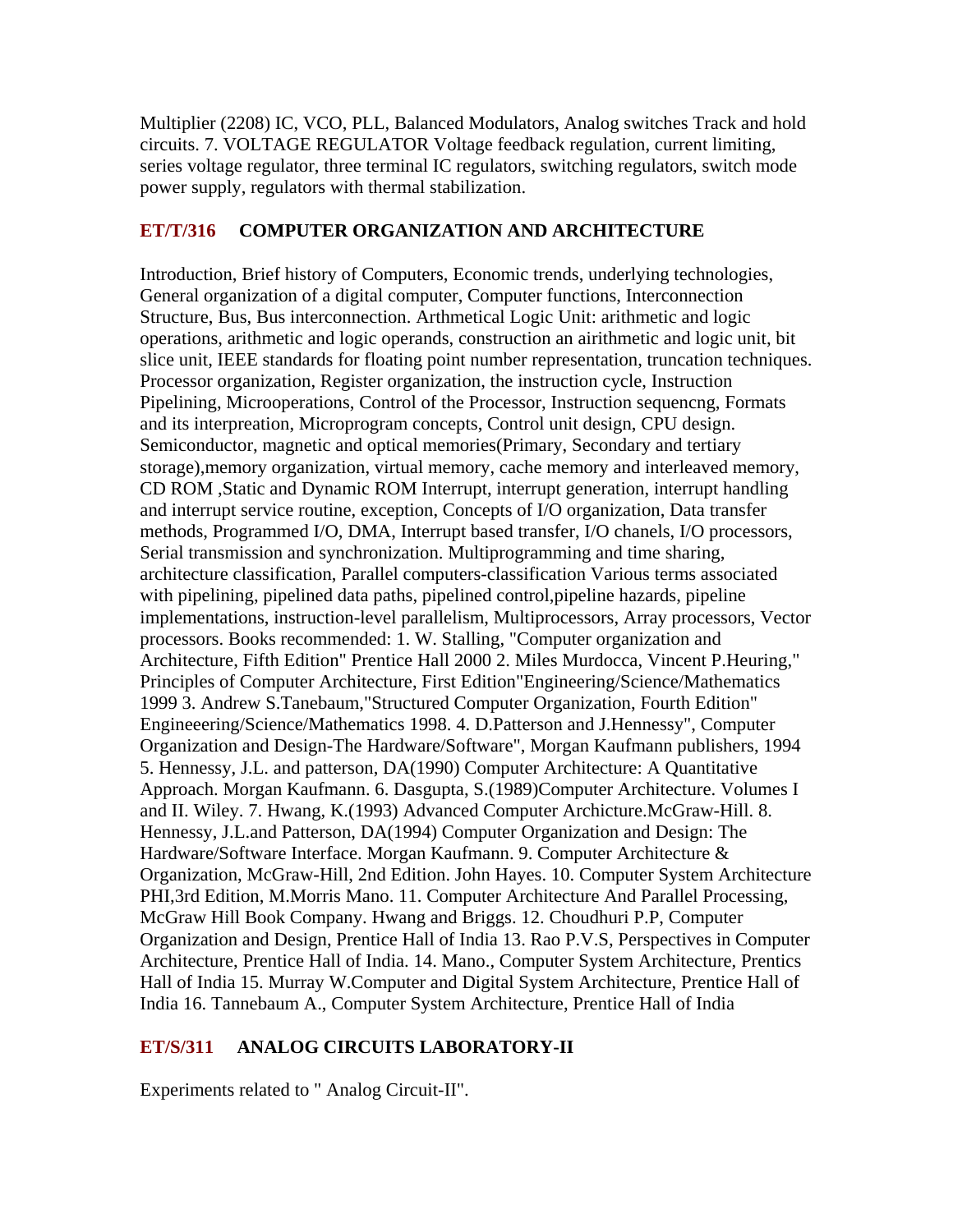## **ET/S/312 DIGITAL COMMUNICATION LABORATORY**

Experiments related to " Digital Communication Systems".

#### **ET/S/313 MICROPROCESSOR LABORATORY**

Experiments related to " Microprocessors & Microcontrollers".

#### **ET/S/314 CONTROL ENGINEERING LABORATORY**

Experiments related to "Control Engineering".

## **Third Year Second Semester**

#### **ET/T/321 IC TECHNOLOGY & DESIGN**

 Introduction Discrete and Integrated Circuit; TTL,MOS and CMOS IC. PROCESS TECHNOLOGY Clean environment, wafer preparation, oxidation, diffusion, ion implantation, plasma etching and deposition, lithography, metallisation contact and interconnects, bipolar and CMOS processing. BASIC DEVICES Long channel MOS transistor equations; Large signal and small signal models; short channel and narrow channel effects; sub threshold region, SPICE Simulation models. ANALOG CMOS SUBCIRCUITS AND SYSTEMS MOS Switch, Active diode resistors and switched capacitor resistors; current sinks and sources, current mirrors and amplifiers, voltage and current references, differential amplifiers, cascade amplifiers; operational amplifiers; design of two-state and cascade op Amp. ANALOGUE CIRCUITS Comparators; Switched capacitor Amplifiers, Integrators, Filters; DAC and ADC circuits. MOS INVERTERS Definition and properties, MOS and CMOS inverter; VTC characteristics; Noise Margining Power consumption and Power delays product. BI CMOS CIRCUIT TECHNIQUE BI CMOS device and technology ; Basic analogue subcircuits.

#### **ET/T/322 COMMUNICATION SWITCHING SYSTEMS**

Introduction to voice & data communication system. Voice Switching: Circuit switching, stronger and limitation system Concentrator and expander, analog matrix switching. Contention free 3 stage matrix switching, stored programme control concept. Analog sampled switch with virtual path: sampling theorem PANTDM system, Resonant transfer method. Ti format, common channel signaling. Time slot interchange technique limitation. Digital space switching limitation, time space time switch. Distributed switching network and exchange hierarchial numbering system, EPABX. Traffic Engineering: Definition of traffic load, grade of service and other parameters, definition of Markov chain, probability distribution of arrival service and termination process, B-D process. Modelling of switching system, LCC, LCD delay systems. Erlang's formula. Data Network concepts: Introduction to message and packet switching, advantage of packet switching, design consideration, topology, media, routing, access techniques basics, examples of data networks. Multiple access technique methodology: FDMA,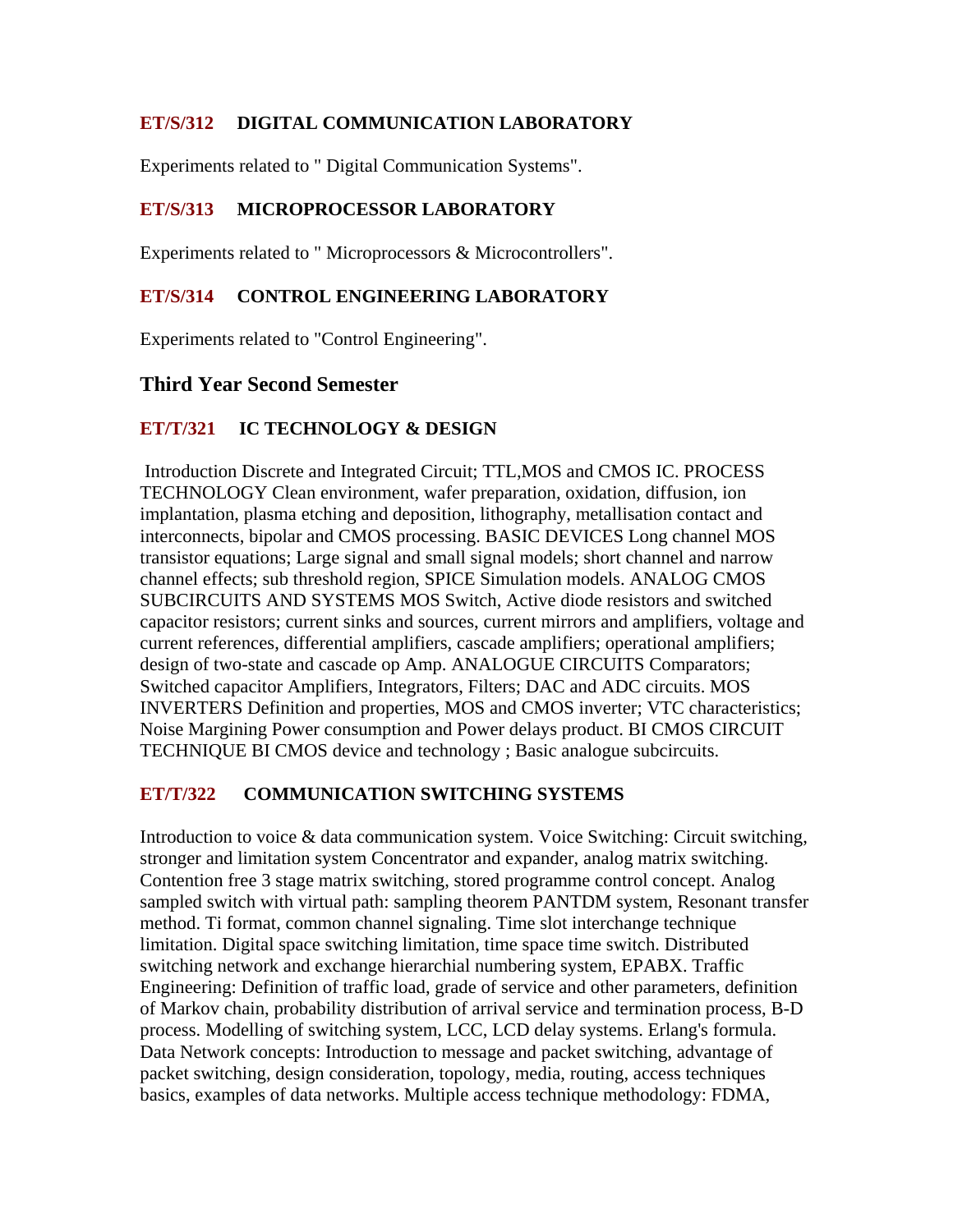TDMA, ALOHA, Slotted ALOHA, CSMA, persistent CSMA/CD, Token ring, Special access technique for mobile radio network. Spread spectrum basics, PN and FH sequence, CDMA techniques. Network protocols, 7 layers OSI architecture, Physical layer example RS232,Line coding, Data link layer ARQ techniques, Mobile communication basics.

#### **ET/T/323 DIGITAL SIGNAL PROCESSING**

Signal: Multichannel and multidimensional, continuous time, discrete-time, discrete-time sinusoidal-propertics. Sequences: Classification based on length, Symmetry, periodicity, energy, power, special sequences, arithmetic operations on sequences. LTI Systems: Convolution, Graphical  $\&$  analytical techniques, overlap  $\&$  add method, slidng tape method, numerical problems on LTI systems, properties of convolution and interconnection of LTI systems, stability of LTI systems, casual LTI systems, Recursive and Non-recursive systems, difference equation, implementation of systems, Direct form I and II structures, Moving average system. Z-Transform: Definition, mapping between splane and z-plane, unit circle, convergence and ROC, Z-transform on sequences, properties of Z-transform, Inverse Z-transform, numerical problems. DFT: DFT and IDFT relationship, Twiddle factor, linear transformations, basic properties, circular convolution, multiplication of DFTs, Linear filtering using DFT, filtering of long data sequences, overlap and save method, Efficient computation of DFT, FFT algorithms, Radix-2 algorithm, Decimation in-time and Decimation-in-frequency algorithms, signal flow graph, butterflies, Chirp-Z transform algorithm. Digital Filter Design: Design of FIR filter, linear phase, Windows-Rectangular, Berlitt, Hanning, Hamming & Blackman. Design of IIR filters from analog filters, Bilinear transformation, Butterworth, Chebyshev, Elliptic filters. Frequency transformations- in analog & digital domains, least-square methods, computer-Aided Design. MATLAB Application: Sequence generation, convolution of two finite-length sequences, impulse response computation, DFT and IDFT computations, Linear convolution via DFT, overlap and add method, computation of rational Z-transform. Typical DSP Hardware: Texas instruments family of DSP devices, TMS 320 C25 Board, Architecture, Supporting chips, Raxix-2 DIT FET Program using TMS 320320 Multirate DSP: Decimation by a factor D, interpolation by a factor I, sampling rate conversion, filter design and implementation, digital filter banks. Applications of DSP : DTMF signal detection, Musical sound processing, Digital FM stereo generation, oversampling A/D and and D/A converters.

Suggested Books:

1. Digital Signal Processing- Principles, Algorithms and Application- J.G.Proakis & D.G.Manolakis.

2. Discrete- Time Signal Processing-A.V.Openheim and R.W.Schafer.

3. Digital Signal Processing-A Computer based Approach-S.K.Mitra

4. A Practical Approach to Digital Signal Processing- K.Padmanabhan, S.Ananthi &

R.Vijayarajeswaran

## **ET/T/324 DIGITAL CONTROL SYSTEMS**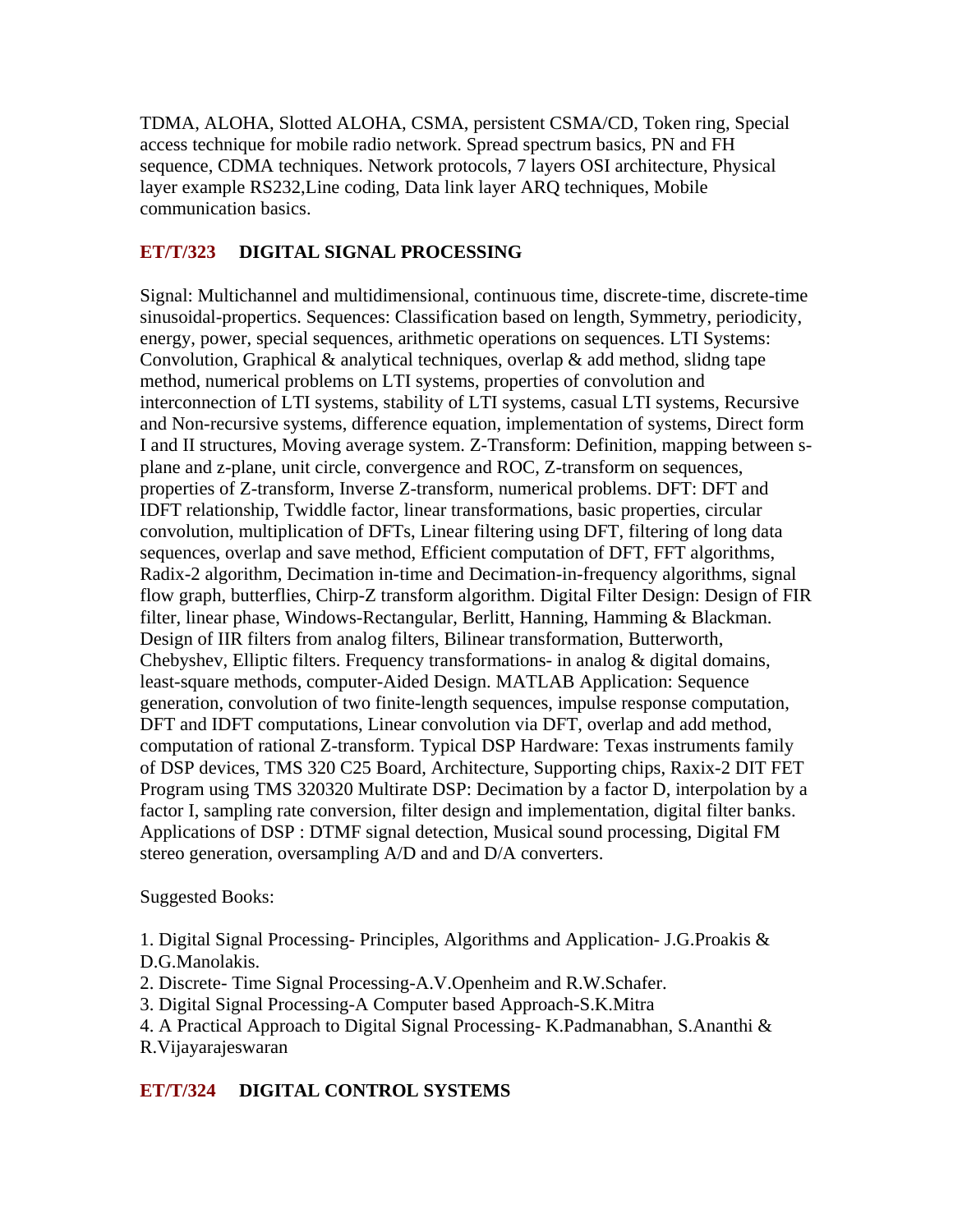Benefits of Digital control: Representation of discrete systems: Z-transforms, Pulse transfer function, Sampling process and its frequency domain interpretation, Aliasing. Mapping s domain to z domain, bilinear transformation and frequency prewarping Discretisation of continuous system, Hold circuits, State variable representation. Time and Frequency domain analysis: Controller specification, Stability of sampled data systems, Jury's test and Liapunov's stability criterion Design of discrete controller: State feed back, Observers, Linear quadratic controller, and compensator design in w-domain. Implementation of digital controllers: Effect of finite bits,quanization erros,overflow Series, parallel and cascade realization of digital controllers Word length requirements of ADC and CPU for a given controller function and prescribed noise figure Case studies: Position control of an antenna dish, Read Write Head of Computer Hard drive, and Twin Rotor Multi Input Multi output system Design and analysis of control systems using MATLAB and SIMULINK

#### **ET/T/325 SYSTEMS SOFTWARE**

Assemblers: Basic functions of assemblers, Design of one-pass and multi-pass assemblers, Cross-assemblers, MASM. Loaders and linkers: Absolute loaders, Subroutine-linkage, Relocating loaders, Direct linking loaders, Binders, Linking loaders, Overlays, Dynamic binders. Compliers: Different phases - lexical analysis, syntax analysis, intermediate code generation; Introduction to code generation and optimization, interpreters, compiler-compilers-YACC. Operating systems: Extended M/C view of an operating system, Operating system as an user interface, Operating system as a resource manager, Features of processor management module, memory management module, device management module and information management module, Case studies -UNIX, WINDOWS. Introduction to Text-editors and Debuggers.

#### **ET/S/321 MICROELECTRONICS AND VLSI LABORATORY**

Experiments related to " IC Technology and Design".

## **ET/S/322 COMMUNICATION SWITCHING LABORATORY**

Experiments related to " Communication Switching Systems".

## **ET/S/323 DIGITAL SIGNAL PROCESSING LABORATORY**

Experiments related to " Digital Signal Processing".

## **ET/S/324 DIGITAL CONTROL LABORATORY**

Experiments related to " Digital Control Systems".

## **Fourth Year First Semester**

#### **ET/T/411 COMPUTER COMMUNICATION NETWORKS**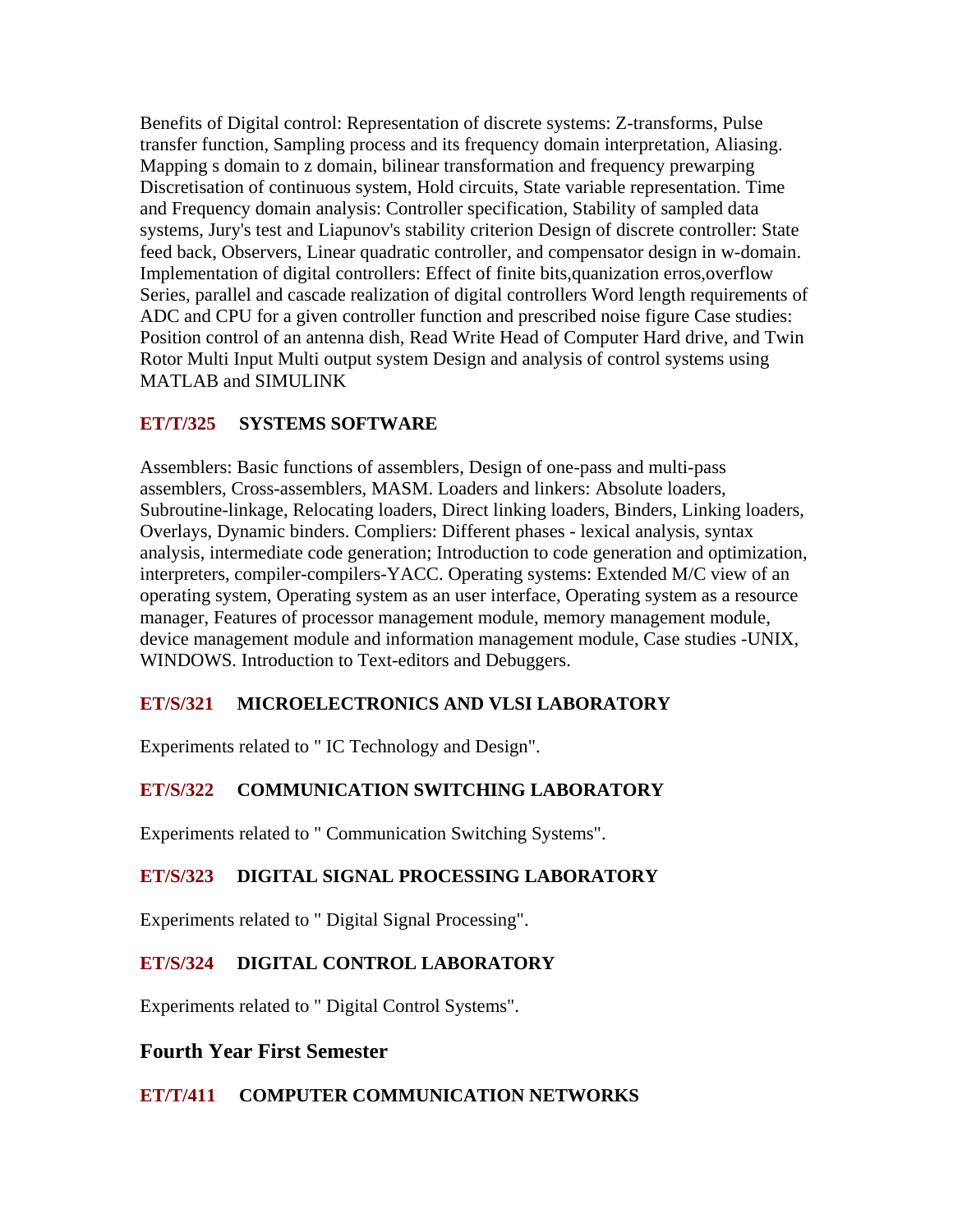Introduction of Computer Networks and Data Communication Services. Roles of Network Hardware and structured Network software. The Reference Models: OSI, TCP/IP. Mention of Physical layers and significance of circuit switching, packet switching, message switching, and ISDN services. ATM and transmission in ATM network, Advanced mobile phone system (AMPS). Concept of global system for mobile communication (GSM), satellite and fiber optic networks. Design of data link layer, data link protocol, framing, error and flow control.Error detection and correction. Example of data link protocol. The multi-access channel, multiple access protocols, wireless LAN protocols, IEEE standards. Network layers, its internal organization, routing alogorithms, hierarchical routing, routing for mobile hosts, cogestion control algorithms. The network layer in Internet, the IP protocol/addresses/header. The network layer in ATM networks. Transport layer services, Internet transport protocols, the ATM AAL layer protocols, protocols for Gigabit networks. Network security concepts. The Electronic Mail, Email gateways, the World Wide Web, Multimedia concepts.

## **ET/T/412 OPTICAL FIBER COMMUNICATION**

Fiber optic communication principle for analog and digital signals. Passive and Active components for fiber optic communication: (a) Different optical fiber types, their wave guidance properities, alternation, dispersion and other characteristics. (b) Manufacturing principles of optical fibers, measurement of optical fiber parameters. (c) Passive fiber optic components: couplers, switches, gratings, optical connectors, optical filters, WDM filter, Bragg reflectors, optical isolators, optical circulators, Alternators etc. (d) Active components: Semiconductor LED,Laser divdes, Fibre amplifiers, PIN & Avalanche photodiode. Fiber optic Transmitters: For short hand and long hand communications, Fiber optic receivers, Repeaters for long hand communication, High bit rate digital optical communication systems. Use of WDM technology for high capacity system design Broadband fiber optic communication systems Analog Video transmission in CATV networks. Fiber optic networks: FDDI principles, LAN,MAN,WAN,B-ISDN using fiber optic technology. New hands in Fiber optic technology and their application to Fiber optic communication.

## **ET/T/413 OPERATING SYSTEMS**

Hierarchical and extended machine view. PROCESSOR MANAGEMENT: State model, job scheduling, process scheduling, multi-processor scheduling, process synchronization, deadlock problem. MEMORY MANAGEMENT : Single contiguous allocation, partitioned allocation, paging, segmentation, demand paged memory management. DEVICE MANAGEMENT : Dedicated, shared and virtual devices, channels and I/O control units, device allocation, I/O traffic controller, I/O scheduler. INFORMATION MANAGEMENT: File systems, allocation, strategy, recovery of files. Introduction to the distributed operating systems. Case study :DOS, UNIX, LINUX WINDOWS etc.

## **ET/T/414 VLSI DESIGN**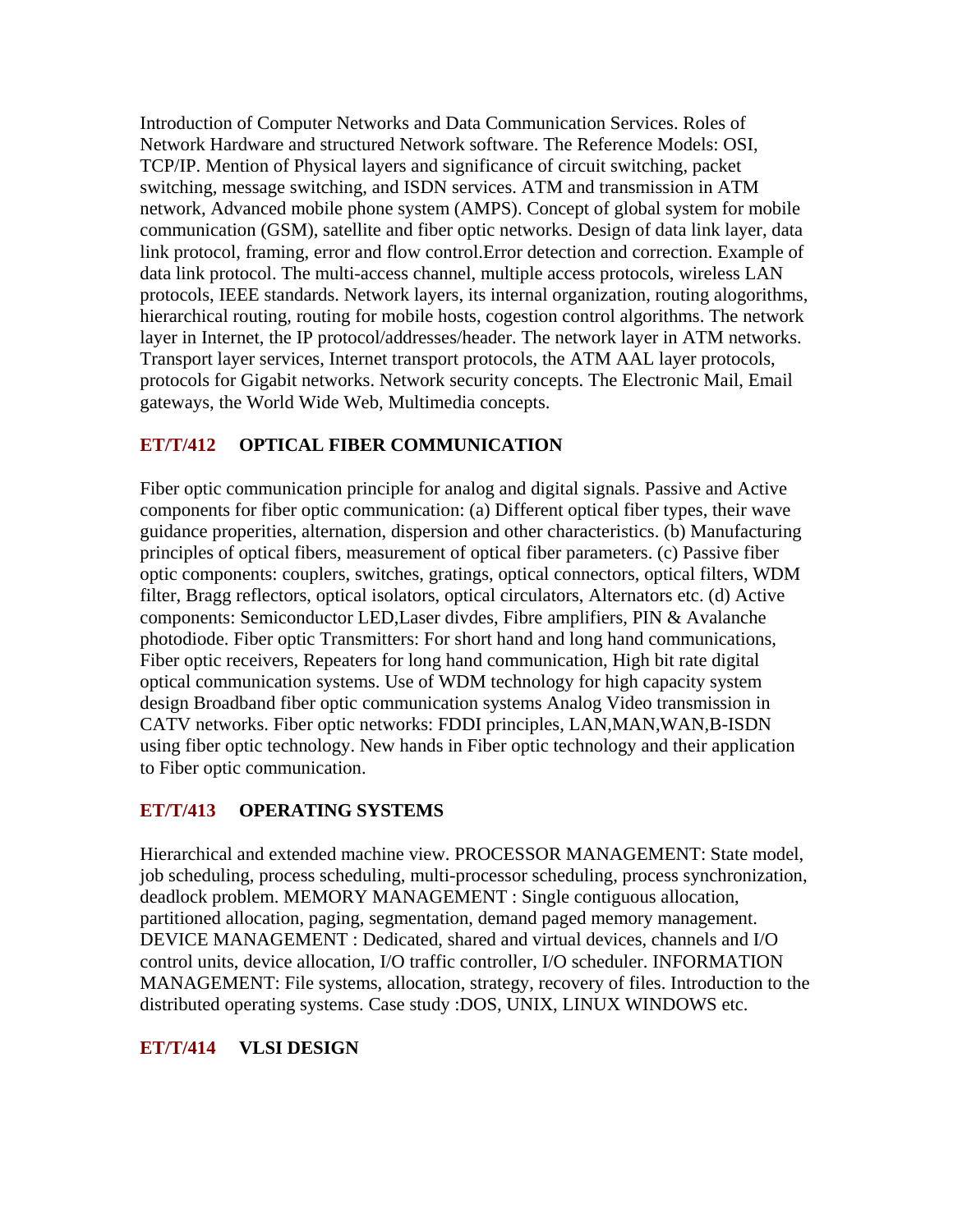Review of MOSFET characteristics, scaling and small-geometry effects, MOSFET capacitances. MOS inverters, CMOS inverter, static characteristics, switching characteristics, power dissipation issues. Combinational MOS Logic Circuits: MOS logic circuits with depletion loads, CMOS logic gates, complex logic gates, CMOS transmission gates, psudo-nMOS domino logic gates, complex logic gates, CMOS transmission gates, pseudo-nMOS, domino logic gates. Multilevel gate circuits and design. Sequential MOS Logic Circuits: The SR latch circuit, clocked latch and flip-flop, CMOS D-latch and edge triggered circuits, Schmitt trigger circuit. Dynamic Logic Circuits: Pass transistor logic, synchronous dynamic circuit techniques, high-performance dynamic CMOS circuits. Semiconductor Memories: ROM circuits, SRAM circuits, DRAM circuits, drivers and buffers, design issues in memory and array structures. Low-Power CMOS Logic Circuits: Overview of power consumption, low-power design issues in memory and array structures. Low-Power CMOS Logic Circuits: Overview of power consumption, low-power design through voltage scaling, estimation and optimization of switching activity, quasi-adiabatic logic circuits, Multi-threshold CMOS,SOI-MOSFET design issues. BiCMOS Logic Circuits: Basic BiCMOS circuits, static behavior, switching characteristics in BiCMOS logic circuits, BICMOS applications. Input-Output Circuits: ESD protection, input and output buffer design, on-chip clock generation and distribution, latch-up and its prevention.

#### Books:

CMOS Digital Integrated Circuits, S.M.Kang and Y.Leblebici. VLSI Design Techniques for Analog and Digital Circuits, R.L.Geiger, P.E.Allen and N.R.Strader. Digital Integrated Circuits, J.M. Rebaey. Introduction to Digital Systems, M.Ercegovac, T.Land and J.H. Moreno.

#### **ET/T/415 MICROWAVE ENGINEERING**

Basic Microwave Concepts, Crequency Bands, Transmission Line Analogy of Waveguides, General approach to Microwave circuit Analysis, Losses & Discontinuities in Rectangular and Circular Waveguides, Resonatons, waveguide Matching components, Inductive, Capacitive & Resonant Windows, Screws, Posts etc., Magic Tee, Hybrid Ring, Corners, Bends & Twists, Phase shifte, Directional Couplers characterization of Ferrites, Ferrite Devices e.g. Circulator, Isolator etc., Scattering Matrix Representation of Microwave Components, Introduction to Microwave Filters. MIC and MMICs, Microstrips & Stripline components & Transmission Lines. Microwave Sources: Different Types. Limitations of conventional sources in Microwave Frequency Range. Klystron- 2 Cavity & Multicavity, Refle Klystron, Magnetrons, Periodic Structures, Floquets' Theorem, Helix TWT. Transfer Electron Devices, Gunn Oscillators, IMPATT Devices, Microwave Transistors & FET, PIN Diode Single Stage Microwave Amplifier Design. Microwave Measurement Fundamentals Frequency, Impedance and Power Measurement, Noise Figure Measurement, Antenna Measurements, Principle of Operation of Network Analyzer.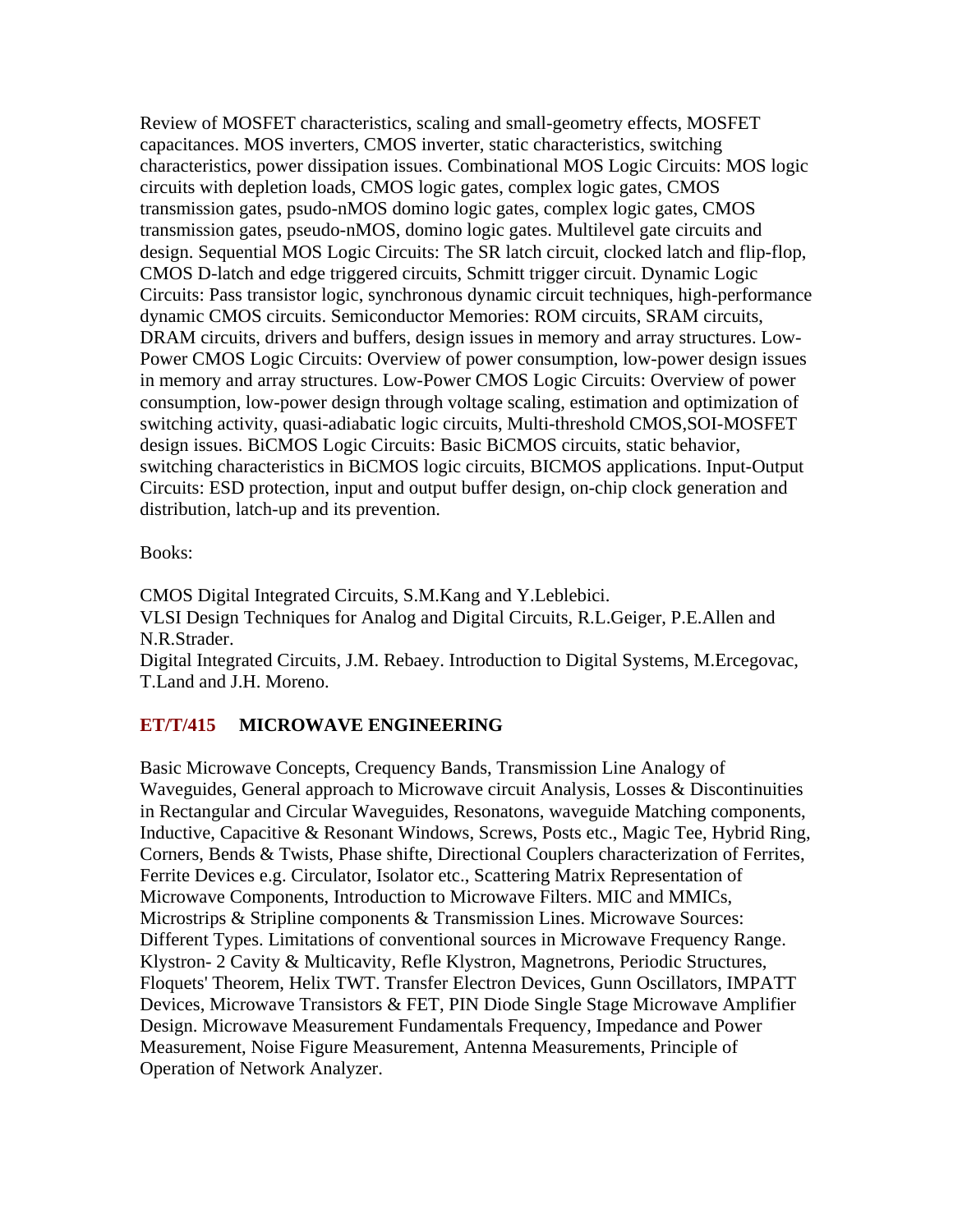## **ET/T/416 ELECTIVE-I**

- 1. **ELECTRON DEVICE III**
- 2. **ELECTRONIC DESIGN AUTOMATION**
- 3. **AUDIO/VIDEO ELECTRONICS & BROADCASTING**
- 4. **SOFTWARE ENGINEERING**
- 5. **PRINCIPLES OF ELECTROMAGNETIC COMPATIBILITY**
- 6. **NEURO FUZZY CONTROL**
- 7. **RADAR & NAVIGATION**

## **ET/T/416A ELECTRON DEVICE III**

Optoelectronic and Display Devices: Photomultiplier tubes, photoconductive & photovoltaic cells, photodiode, avalanche photodiode, photo-Darlington and photoFET, Light emitting diodes, seven segment display, Dynamic scattering and field-effect LCD: operation & electrical characteristics, Gas discharge displays, Laser diodes, optoelectronic couplers. High Frequncy Devices : p-I-n diode, IMPATT, TRAPATT, Gunn diode, Metal semiconductor field effect transistor (MESFET).

Miscellaneous Devices: Thermistor, VVC diodes, Lambda diodes, Transferred electron devices.

Quantum devices: Concept of quantum well and quantum confinement, Quantum wires and Quantum dots, Band gap engineering,, Heterostructures, Superlattice, High electron mobility transistor (HEMT), Heterojunction bipolar transistor (HBT), Resonant tunneling diode (RTD).

# **ET/T/416B ELECTRONIC DESIGN AUTOMATION**

## PROCESS STEPS IN IC FABRICATION

NMOS, PMOS, CMOS and BICMOS processes.

Device physics and models.

Device physics of BJT and MOSFET. Short channel and hot electron effects.

LDD and LDS structures, BJT models, Ebers-Moll and Gummel-Poon models, MOSFET models, Simple (Sah) model, BSIM and CSIM models, Small signal models of BJT and MOSFET, Model parameters, Device scaling.

IC DESIGN

Design considerations for CMOS gates, Bipolar and CMOS RAM, ROM.

Transmission lines. Hierarchical design, Procedural, structural and behavioural design, Standard cell and gate array design, Top down and bottom up approaches.

## SIMULATION

DC, AC and transient solutions, Delay analysis, Timing considerations, SPICE simulation, Parameter extraction, Optimization considerations with illustrative examples.

# **ET/T/416C AUDIO/VIDEO ELECTRONICS & BROADCASTING**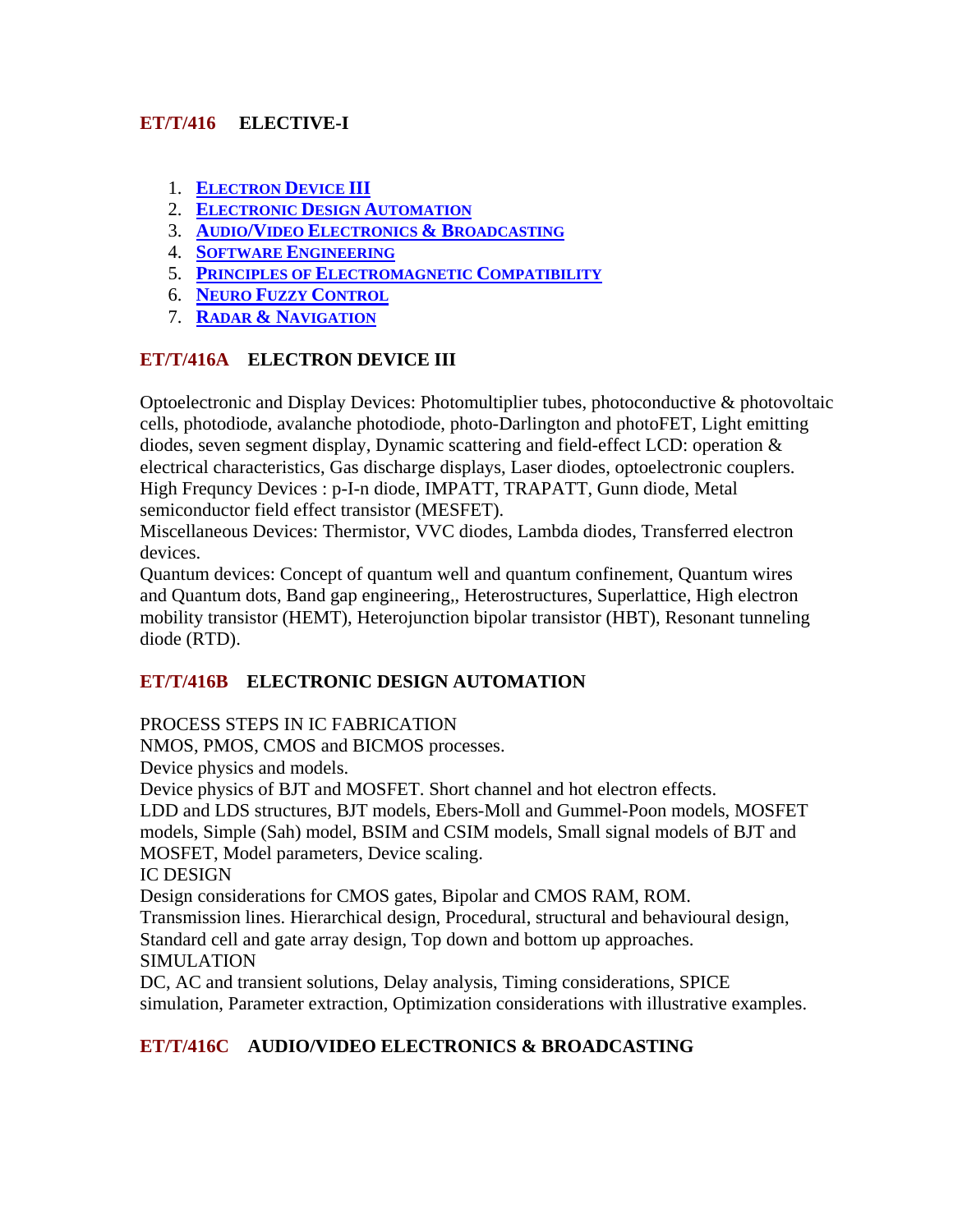Audio Fundamentals, Acoustical system and its electrical equivalent circuits, Loudspeakers, Microphones, Studio acoustics, Sound recording and reproduction, high fidelity stereophonic systems, multichannel audio, Digital audio, Analog-to-digital Conversion, audio compact disc. IC chips for audio applications, Video Fundamentals, Picture elements, Black and white pictures. BW consideration, scanning, synchronization, Composite video signal Camera Tubes and Picture Tubes, Fundamentals of Color TV , Color Camera, Color picture Tubes, Chromatic Circuits, AM Transmitter, Master oscillator, Buffer frequency multiplier, Low and high level modulation systems, feeder lines. FM transmitter-block diagrams & elementary principles. TV Transmitters Programme Control room, Video Switches Master Control room Vestigital sideband transmission, Transmitting antenna, superheterodyne receivers, details of TV receiver stages, video amplification- methods of compensation, d.c. restoration. Receiving antenna, digital recording, digital multimedia, data compression, audio/video compact disc.

## **ET/T/416D SOFTWARE ENGINEERING**

Introduction; Software life-cycle models; software requirements analysis and specification; Data-flow-oriented design, Data-structure-oriented design and objectoriented design; Coding, unit testing, integration, Validation and system testing; Software project planning, monitoring, maintenance and quality control. Software reliability and fault tolerance. Computer aided software engineering (CASE).

# **ET/T/416E PRINCIPLES OF ELECTROMAGNETIC COMPATIBILITY**

- 1. Introduction
- 1.1 Causes of EMI 1.2 EMI effects 1.3 EMC practices
- 2. Sources of Conducted Interference and its Characteristics
- 2.1 Non-functional sources: Commutators, Heater circuits. Fluorescent Lamps, Static Power Devices, Automatic sources.
- 2.2 Functional Sources.
- 2.3 The conducted Spectrum.
	- 3. Characteristics of Interference
- 3.1. Bandwidth
- 3.1.1 Narrowband Interference
- 3.1.2 Broadband Interference
- 3.2 Amplitude Behaviour
- 3.2.1 Thermal Noise
- 3.2.2 Impulsive Noise
- 3.3 Design Practice for Minimizing Conducted Interference
- 3.3.1 Noise Source Treatment
- 3.3.2 Modes of Operation
- 3.3.3 Tube Design
- 3.3.4 Arc Discharge
- 3.3.5 Sensitive Device treatment
	- 4. Sources of Radiated Interference and its Characteristics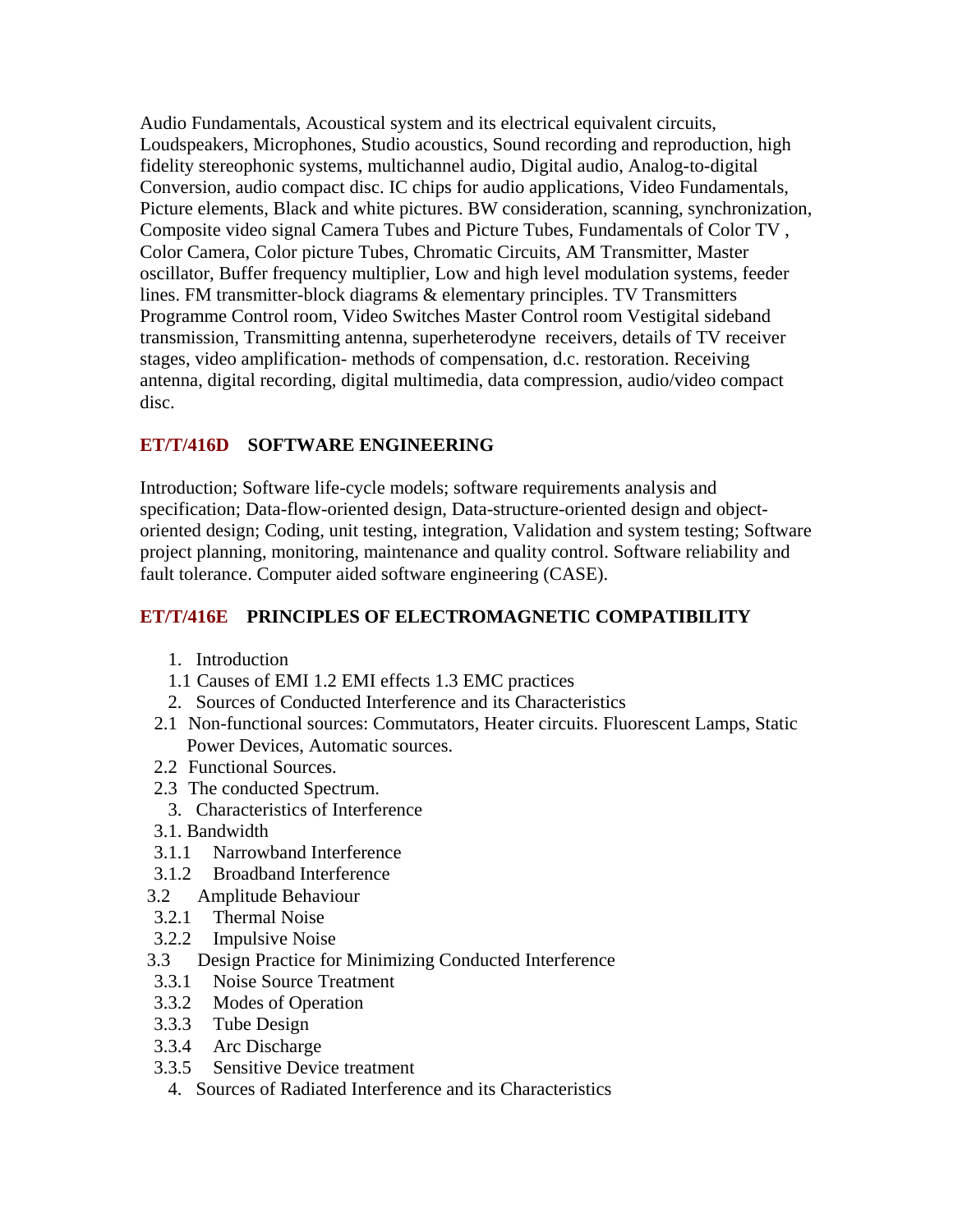- 4.1 Nature of Sources of radiated Interference.
- 4.1.1 Non-Functional Sources
- 4.1.2 Functional Sources.
- 5. Interference Coupling by Conduction and Radiation
- 5.1 Coupling via conductive Patches.
	- 5.1.1 Resistive transfer
	- 5.1.2 Inductive and Capacitive Transfer.
	- 6. Grounding Bonding, Shielding and Filtering
	- 7.Materials and Special Devices
- 6. Mathematical Models for Sources Coupling and Susceptors

## **ET/T/416F NEURO-FUZZY CONTROL**

Basics of fuzzy sets: Classical set to Fuzzy Set, Operations on fuzzy Set, Membership functions, Extension principle, Fuzzy arithmetic, Fuzzy logic and approximate reasoning, Fuzzy logic based control system: its relationship to conventional control systems, fuzzifier, Fuzzy rule base, Defuzzifier, Inference Engine, Mamdani and Sugeno scheme. Design Methodology of Fuzzy control systems, Stability analysis and applications. Introduction to Neural Nets, Common types of Neural nets, Feed forward, Hoffield Learning of neural nets: Supervised and unsupervised learning, back propagation learning.

Adaptive controller using neural nets, Neuro-Fuzzy adaptive control.

## **ET/T/416G RADAR & NAVIGATION**

#### RADAR

Basic Radar, Radar Equation, Threshold Detection, Integration of Radar Pulses, system Losses, Effects of RCS Fluctuation, Internal and External Noise. MTI and Pulse Doppler Radars, Range and Speed Ambiguities, Doppler Filter Banks, Digital MTI Processing, MTD, Limitations to MTI performance.

Tracking Radars: Sequential Lobing, Conical Scan and Monopolse, ADT. Matcherd Filter Receiver, Detection Criteria, Automatic Detection, Detectors & Integrators, CFAR.

Target Recognition: SAR & ISAR.

#### NAVIGATION

Guidance and Navigation, Categories of Navigation. Navigation Equations, Co-ordinate Frame, Dead Reckoning computations, positioning, Terrain matching Navigation, Course computation, Navigation Errors.

Inertial Navigation: Instruments, Platforms, Mechanization Equations, Error Analysis & Fundamental Limits.

Satellite Navigation: Ranging Equations, Range Rate Equations and Clock Errors, NAVSTAR GPS: Principles, coverage, configuration, Control & Signal Structure, DGPS, GPS Accuracy; GLONASS, combined GPS/GLONASS. Multisensor Navigation, Flittering of Measurements, Kalman Filter.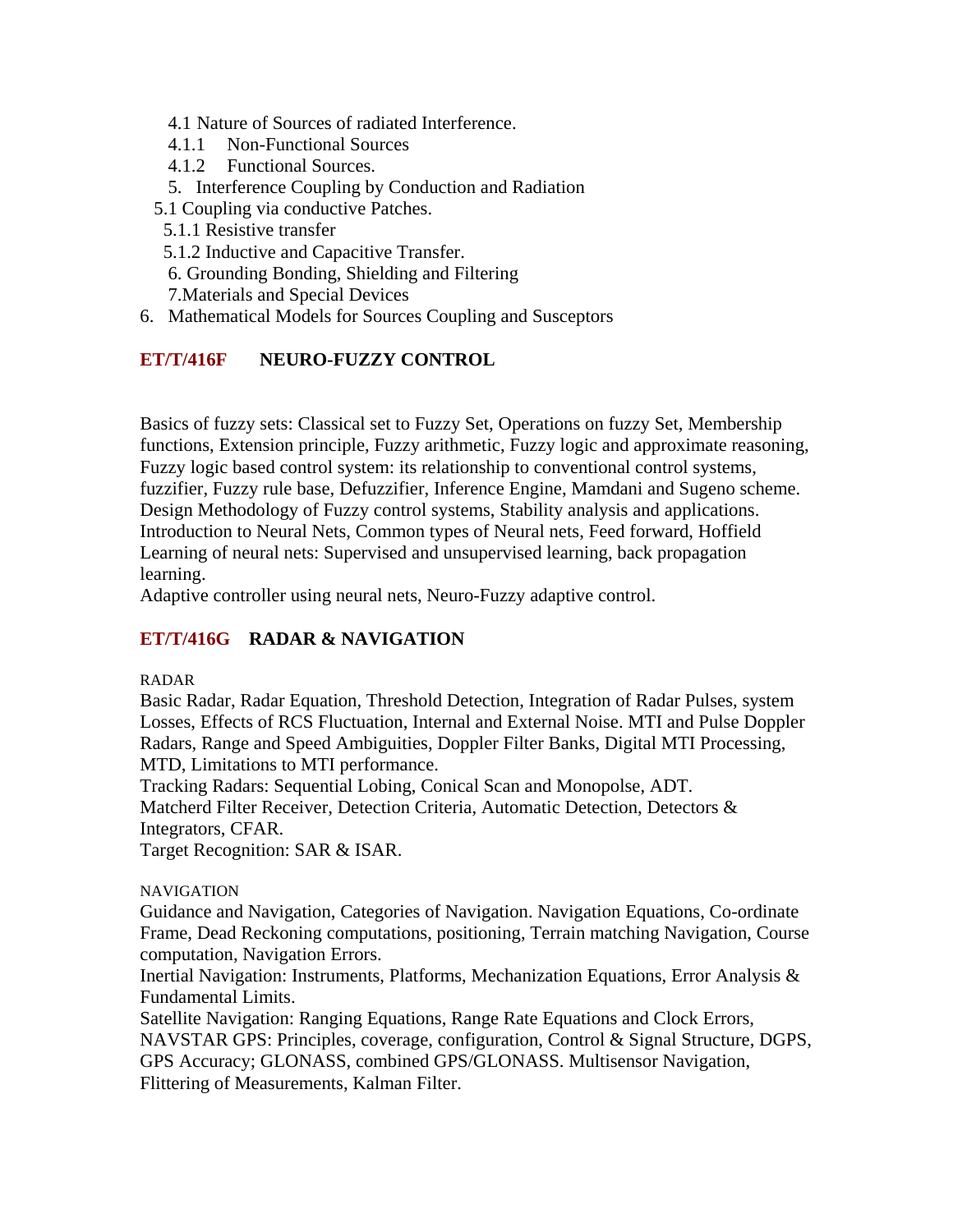## **ET/S/411 COMPUTER ARCHITECTURE AND SYSTEM SOFTWARE LABORATORY**

Experiments related to "Computer Organization and Architecture" and "System Software".

## **ET/S/412 MICROWAVE LABORATORY**

Experiments related to " Microwave Engineering".

## **ET/S/413 COMMUNICATION NETWORKS LABORATORY**

Experiments related to" Computer Communication Networks".

#### **ET/S/414 PROJECT**

Specific project will be assigned by the teachers concerned.

## **Fourth Year Second Semester**

#### **MNG/ME/T/1 INDUSTRIAL MANAGEMENT**

Growth of Industries, Management thoughts and scientific management, Taylorism; Factory system of production, Introduction to management problems, Types of manufacture, Planning analysis and control aspects in industries.

Types of business ownership, means of finance and business combinations, organization structures, committee organization, authority and responsibility, duty and span of control. Plant location, factory buildings and physical facilities, plant layout, tools and techniques of plant layout, materials - handling arrangements. Product development, standardization, simplification and diversification.

Functions of production, planning and control, production forecasting, production scheduling and network techniques, Gantt chart, CPM, PERT etc.

Work study, job evaluation and merit rating; purchase system and inventory control. Inspection and quality control of systems, statistical quality control, maintenance and replacement policies for machine and equipments; decision making theories, breakeven analysis cost benefit analysis, evaluation of financial and managerial efficiencies. Introduction to operational research techniques. Application of fuzzy logic in modern management concepts. Human relations in industry and labour compensation. Personnel management, provision of industrial legislations in India. Wage and salary administrations. Welfare and safety provisions, trade union acts. Study of environmental impacts and environmental laws.

Text Book: Production and operations management: S.N.Chari

Reference books: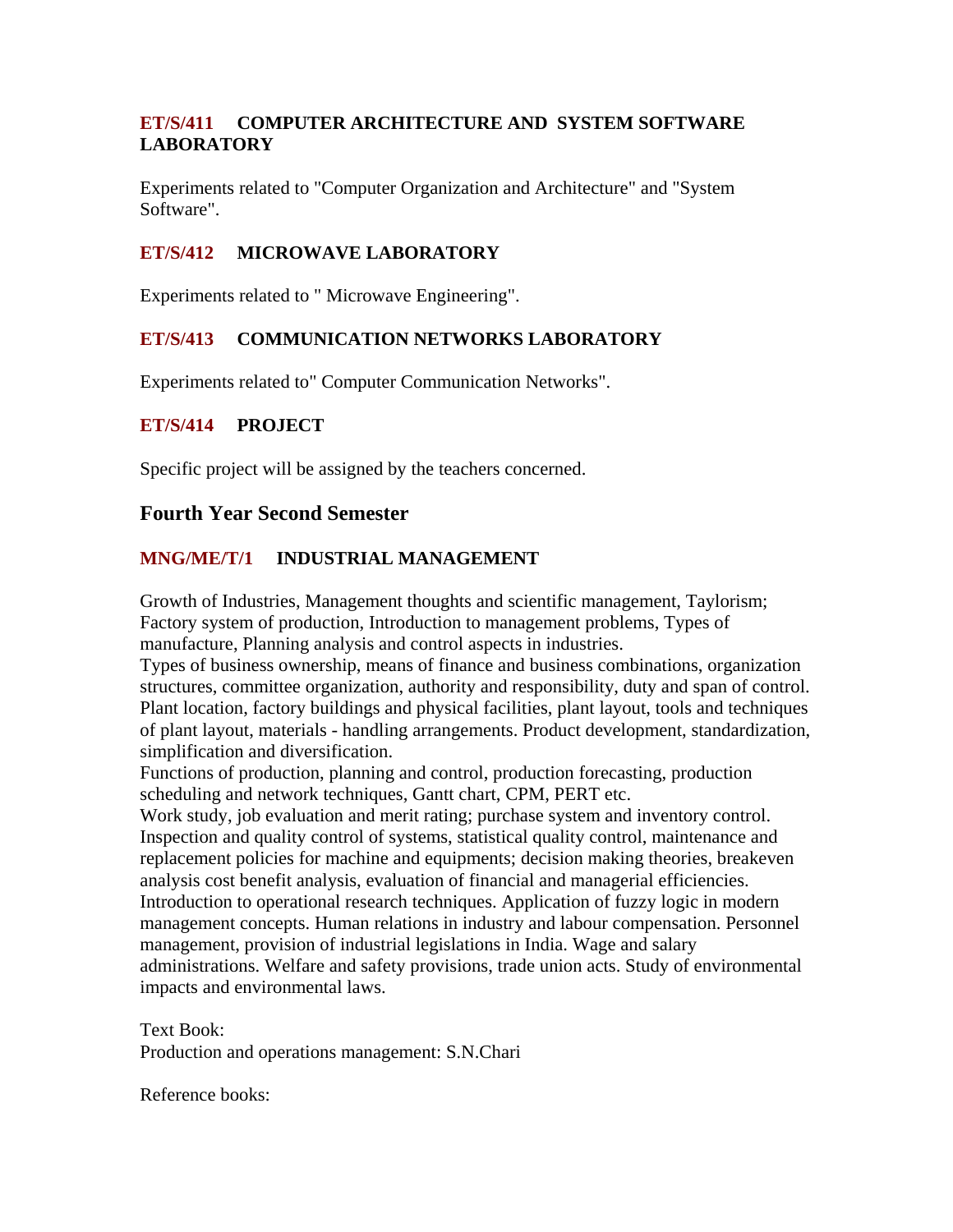- 1. " Industrial Management" by: Basu & Majmundar ( Birla Pub., Newdelhi)
- 2. " Quantitative techniques in management" by: N.D.Vohra (Tata Mcgraw Hill)
- 3. "Production systems analysis and control" by : Riggs
- 4. "Works organization and management by: Basu, Sahoo & Dutta.
- 5. Fuzzy logic with Engineering applications: Timothy J. Ross (Mcgraw Hill)

## **ET/T/422 SATELLITE, MOBILE & PERSONAL COMMUNICATION**

#### SATELLITE COMMUNICATION

Historical development of statellites Indian-activities in statellite communication satellite system, Earth Station: The Antenna, High power amplifier, Low noise amplifier, VP connector, Down converters, conversion process, redundancy configuration. Statellite transponder, Transponder model, Channelisation, Frequency plans, Processing. Synchronous statellite communication relay by synchronous statellite, statin keeping altitude stablisation, power generation, solar celifore, statellite earth terminal mutual interference, Communication link design & transponder. Frequency division multiple access principle, SPADE,FDM-FM-FDM. Time division multiple access principles, TDMA frame structure, super frame structure, Frame acquition and synchronization. DSCDMA, D.S. spread spectrum system.

#### MOBILE AND PERSONAL COMMUNICATION SYSTEM

Introduction : Concept of mobile and personal communication -Past present and future, System requirement, Some related network concept, Celluler concept : Basic principles and concept, Multiple access technologies, System operation and planning, System architecture, Location updating and call set up -registration, terminal authentication, Hand off and Power control. Analog Celluler System- AMPS (Advanced Mobile Phone System), TACS (Total Access Communication Systems), NMT (Nordic Mobile Telephone), NTT (Nippon Telephone and Telegraph). DIGITAL CELLULAR MOBILE SYSTEM Introduction, GSM(Global System for mobile communication)- digital standardization and services, Architecture and function partitioning, Radio aspects, Security, Protocol model, Typical call flow sequences, DECT- (Digital enhanced cordless tele communication), Introduction, Radio aspects, Layerd architecture, Network aspect, DECT/GSM internetworking. PERSONAL MOBILITY AND UNIVERSAL PERSONAL TELECOMMUNICATION (UPT) Introduction, UPT- Concept and services, Service Profile and parameters, functional architecture for UPT, Numbering, Routing and billing aspects, Access Security requirement.

## **ET/T/423 INSTRUMENTATION AND MEASUREMENTS**

Errors in measurement: Absolute and relative, Observer error, Accuracy, precision and Resolution, systemic and random errors Transducers: Static and dynamic specificatio; Transducer for: Position-Potentiometers., LVDT, Optical Encoders, Syncros, Resolvers Force: Strain Gage, Load cell, piezoelectric Velocity: Tachogenerators; Fluid : Pressure, flow, level transducers. Bourdon tubes, Bellows; Temperature: Thermocouple, Resistive Temperature detectors (RTD) Thermistors. Vacuum: Pirani gauge; Optical coupling and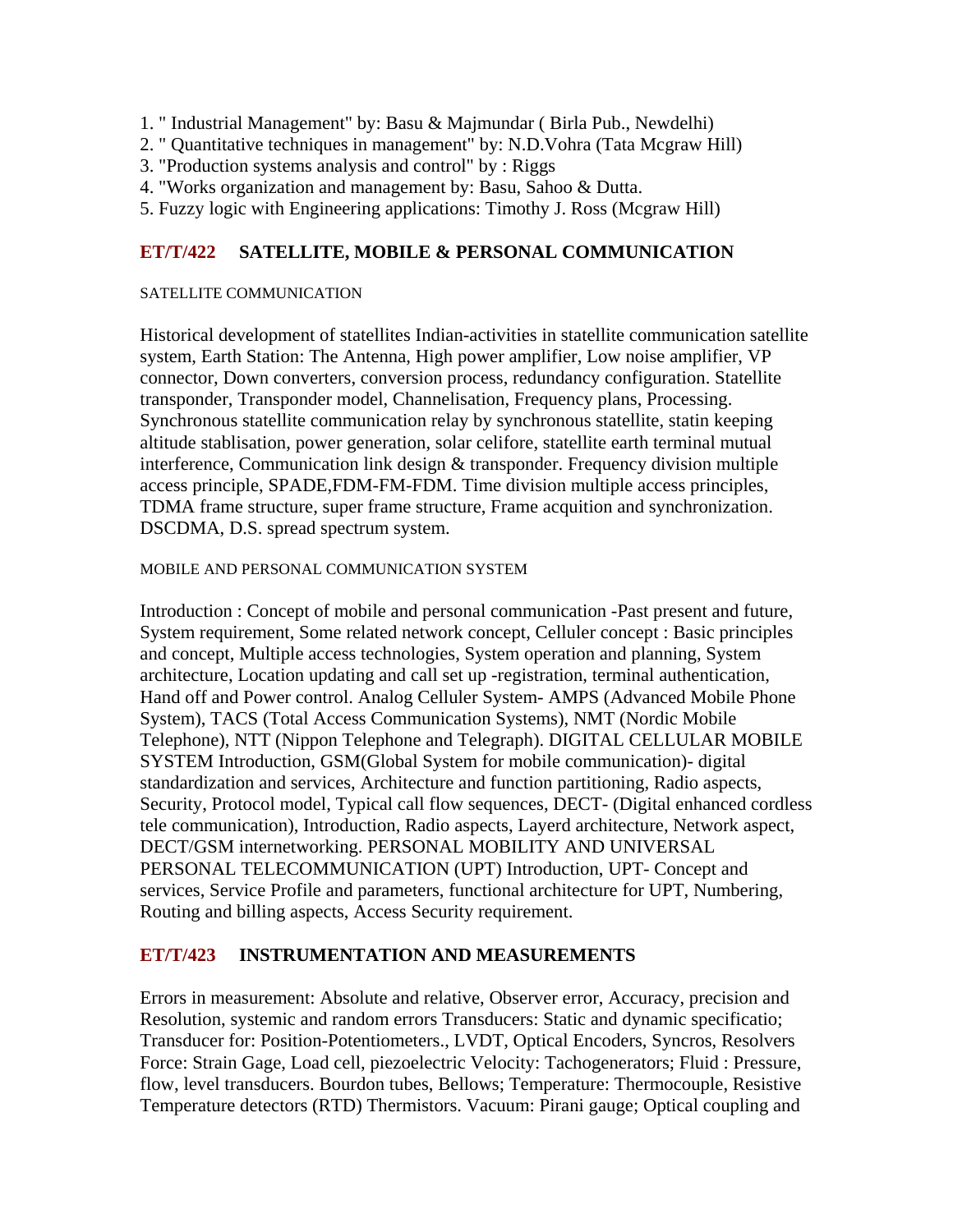isolation, LED, Humidity transducers, Analog Volt-ohm-milliammeter DC Potentiometer, Calibration of DC Ammeter/Voltmeter by Potentiometer Low/High resistance measurement Emitter follower voltmeter, FET input voltmeter AC Mill voltmeter, peak response Voltmeter. True RMS meter, Digital Meters: Readouts, LED,LCD, Display drivers, Digital frequency meters, Measurment of time period, Pulse width and frequency ratio, Digital Voltmeter, LCR meter, Measurement with CRO: Voltage, frequency and Phase, Oscilloscope probes. Displaying diode characteristic on CRO; sampling oscilloscope, Principles of Digital storage Oscilloscope Instrumentation amplifier, Chopper stabilized DC amplifier, Data acquisition card Measurement of Flow and Liquid Level Head flow meters, Area flow meters, Mass flow meters, and Magnetic flow meter, Measurement of airflow. Capacitance type and photoelectric level detectors. Electronic measurement of power & energy. Data acquisition Toolbox under MATLAB

Book:

Electronic Instrumentation and measurement by David A.Bell, Reston Publishing Co Inc, :Prentice-Hall Co.

# **ET/T/424 INDUSTRIAL ELECTRONICS**

Rectifiers: (a) Three phase Half wave, Full wave, Bridge and Double Y-type with interphase reactor. Behaviour of circuit with flywheel diode. Regulated Power supply, SMPS

Silicon Controlled rectifier: Single phase, Polyphase; Triggering Circuits. UJT, DIAC, application in DC motor control; PLC;TRIAC, Typical applications Power FET, Inventers using SCRs,UPS Industrial timer circuits; Resistance welding and its control

Induction and Dielectric heating. Magnetic Amplifier and Transconductors

# **ET/T/425 ELECTIVE-II**

- 1. **OPTIMAL & ADAPTIVE CONTROL**
- 2. **COMMUNICATION NETWORK MANAGEMENT**
- 3. **OPTICAL NETWORKS**
- 4. **ADVANCED MOBILE COMMUNICATION**
- 5. **MONOLITHIC MICROWAVE INTEGRATED CIRCUITS**
- 6. **DISTRIBUTED SYSTEMS**
- 7. **COMPILER DESIGN**
- 8. **EMBEDDED SYSTEMS**

# **ET/T/425A OPTIMAL AND ADAPTIVE CONTROL**

Introduction to optimal control

Performance measure for optimal control problems, the principle of optimality, Concept of dynamic programming, The Hamilton-Jacobi-Bellman Equation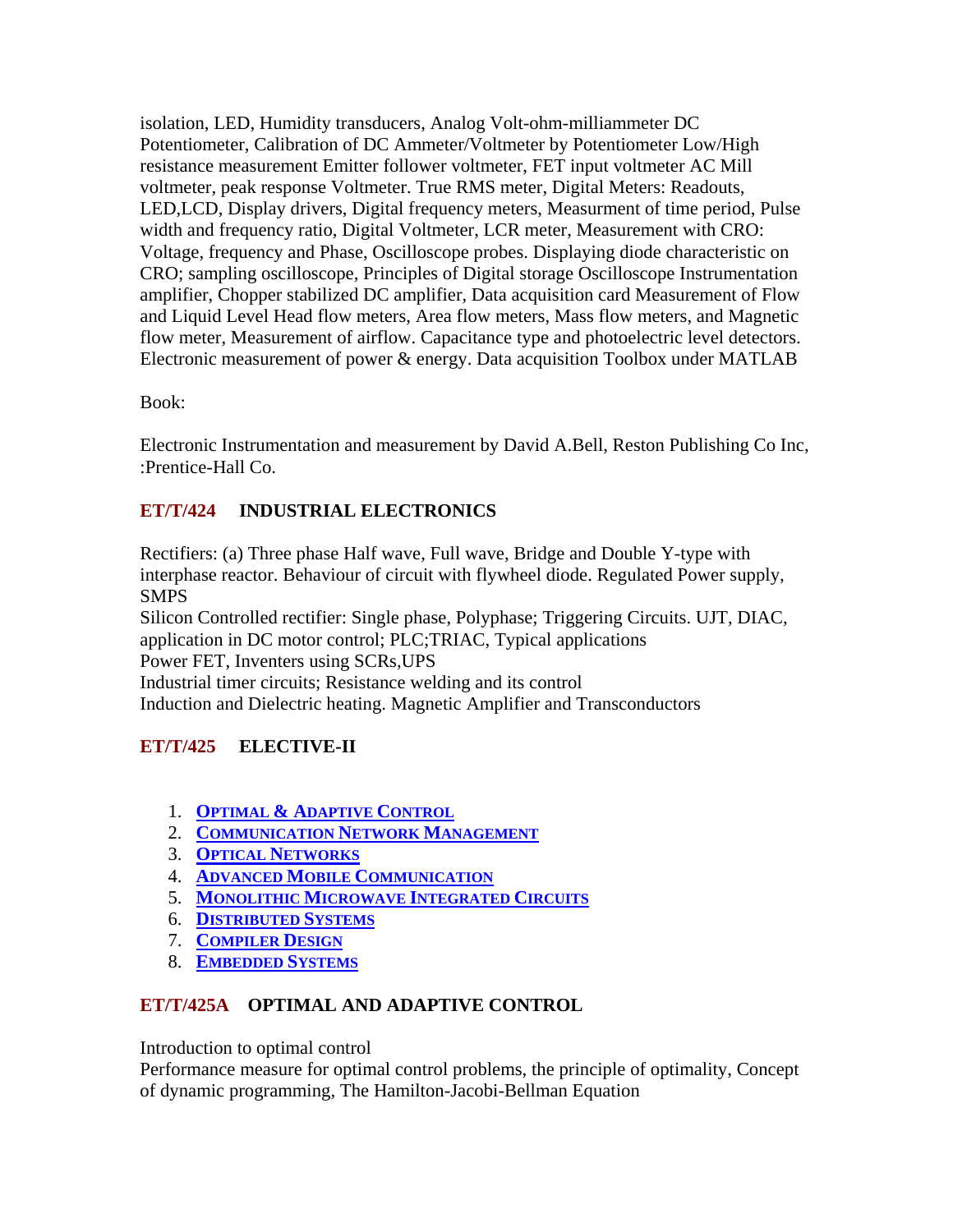The calculus of variation

Fundamental of a single function, Functionals involving several independent functions, Constrained minimization of functionals.

The variational approach to Optimal Control problems

Linear regulator problems, Potryagin's minimum principle and state inequality

constraints, minimum time and minimum control-effort problems.

Estimation techniques, least mean square, Maximum likelihood.

Adaptive control systems, Model reference approach for controller design. Neuro-Fuzzy adaptive control Design and analysis of controller using MATLAB and SIMULINK

# **ET/T/425B COMMUNICATION NETWORK MANAGEMENT**

Overview of Telephone and Data Communication networks & topologies. Network controllers, Internet configuration, Internet Fabric Model. Overview of gateway communication & subnetworks Common Network Problems Network management systems (NMS), principle and functions Network management standards, Network management model: Organization Model information model and its structure (ASN-I) Simple network management (SNMP-version I) SNMP communication model, Access policy & protocol, SNMP-Macro, SNMP operations. The information Model: Management information base (MIB) module; Example. The IP Group, IP routing and forwarding; ICMP and TCP groups, An SNMP MIB group. The SNMP-version 2 its structure. SNMP management: Remote Monitoring (RMON) RMON SMI and MIB; ATM RMON MIB; A case study of Internet traffic using RMON Broad band multimedia service: ATM SONET;HFC;ADSL WAN, Mobile & Broadband Access Service, Principle of Broadband Network Management, Management of ATM LAN

TMN-Model & its relationship to data & Telecom Networks: TMN- Standards, Services, Functions & Architecture.

Network Management Tools: For trouble shooting of problems; Bit error rate Trested, Protocol Analyzer, Traffic load Monitor etc.

Global view of Network, Network Management Applications. Web-based Network Management.

# **ET/T/425C OPTICAL NETWORKS**

Introduction; Review of Optical Technology – propagation of signals in optical fiber, components, modulation and demodulation, transmission system engineering; Generations of optical networks, SONET/SDH, computer interconnects, Metropolitan-Area-Networks, layered architectures; Broadcast and select networks – topologies, Media-Access Control (MAC) protocols; Wavelength Routing networks- the optical layer, node designs, network design and operation; Routing and wavelength assignment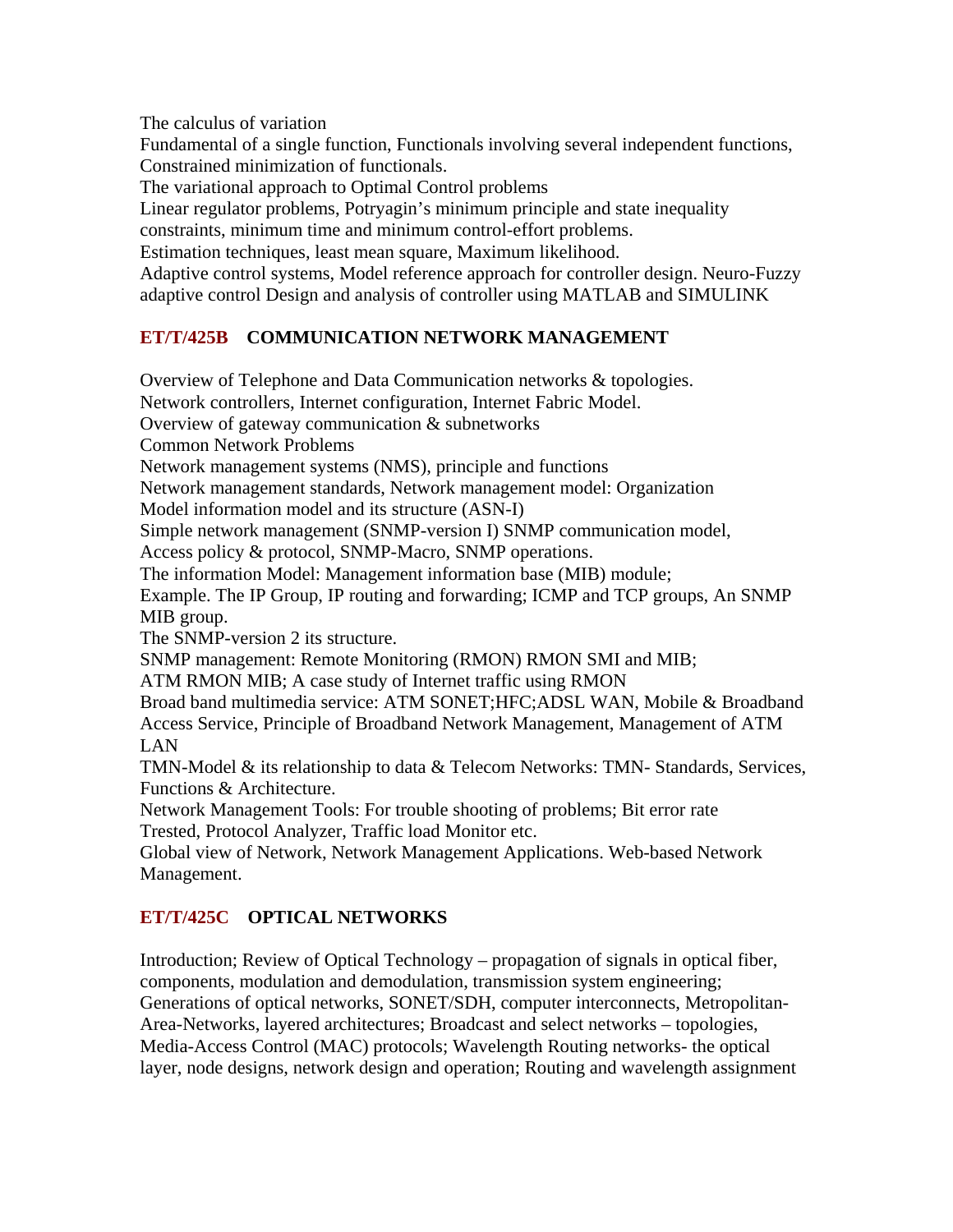(RWA) problems; virtual topology design; control and management; photonic packet switching.

# **ET/T/425D ADVANCED MOBILE COMMUNICATION**

## **INTRODUCTION**

- Why Wireless Mobile communication
- Location dependent services
- Mobile and Wireless devices
- History of wireless communication
- A simple reference model

## WIRELESS TRANSMISSION

- Frequencies for for Radio Transmission
- Regulations act
- Modulation used
- Direct Sequence Spread Spectrum
- Frequency Hopping spread spectrum

# CELLULAR SYSTEMS

- Cellular networks
- Frequency reuse
- GSM and its services
- GSM Architecture
- Protocol Architecture of GSM

## MOBILE TRACKING

- Location updates and paging
- Handover
- Security
- Authentication/Encryption

## NEW DATA SERVICES

- GPRS
- DECT
- UMTS and IMT-2000

## WIRELESS LAN

- Overview
- Advantages/Disadvantages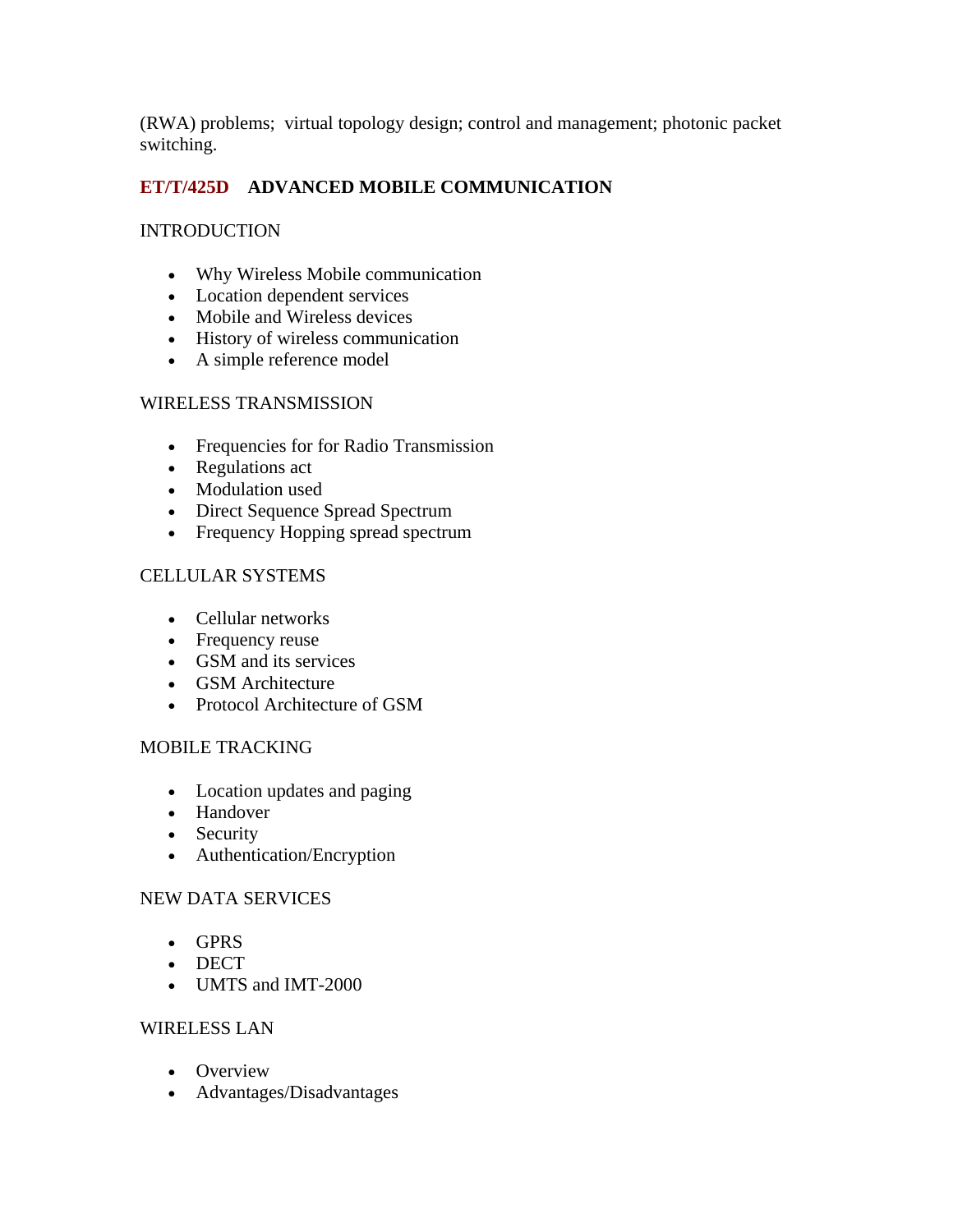- IEEE802.11
- Protocol/Architecture
- Roaming

## MOBILE NETWORK LAYER

- Mobile IP: Goals
- Entities and terminology in MIP
- IP Packet delivery
- Agent advertisement and discovery
- Registration
- Tunneling:Encapsulation
- Reverse Tunneling
- Routing

## **ET/T/425E MONOLITHIC MICROWAVE INTEGRATED CIRCUITS**

#### Introduction

Why MMICS? Processing, MMIC performance, MMIC status, GaAs MMIC reliability, Yield cost, Future developments, MMIC applications: Military, Commercial and Consumer applications.

#### Network Parameters

Z,Y and h parameters, Properties of S parameters, Relationship between s-parameters and other parameters.

#### Noise Parameters

Thermal noise, Shot noise in two-port network, Noise figure and Smith chart, Noise temperature. Noise figure and noise voltage.

#### Device Modelling

Single-Gate FET, Basic operation, Device performance analysis, Characterization, Equivalent circuits and parameter extraction, Device modeling, Design considerations and applications, Noise modeling.

Dual-Gate FET, dc characterization and basic device operation, High frequency lumped element equivalent circuit, Applications of dual gate FETs.

Schottky Diodes, basic operation, Lumped element equivalent circuit, Semi-distributed element equivalent circuit, Applications and layout considerations.

Planer Lumped Elements, Planer capacitors, Planer resistors.

Transmission Lines, Microstrip and coplanar lines for MMIC's Line discontinuities. MMIC Design Considerations and Amplifier Design, Design consideration for MMICs, Chip size, Thermal design and wafer thickness, Low-inductance grounds and crosseovers, Propagation modes and other design considerations.

Biasing Techniques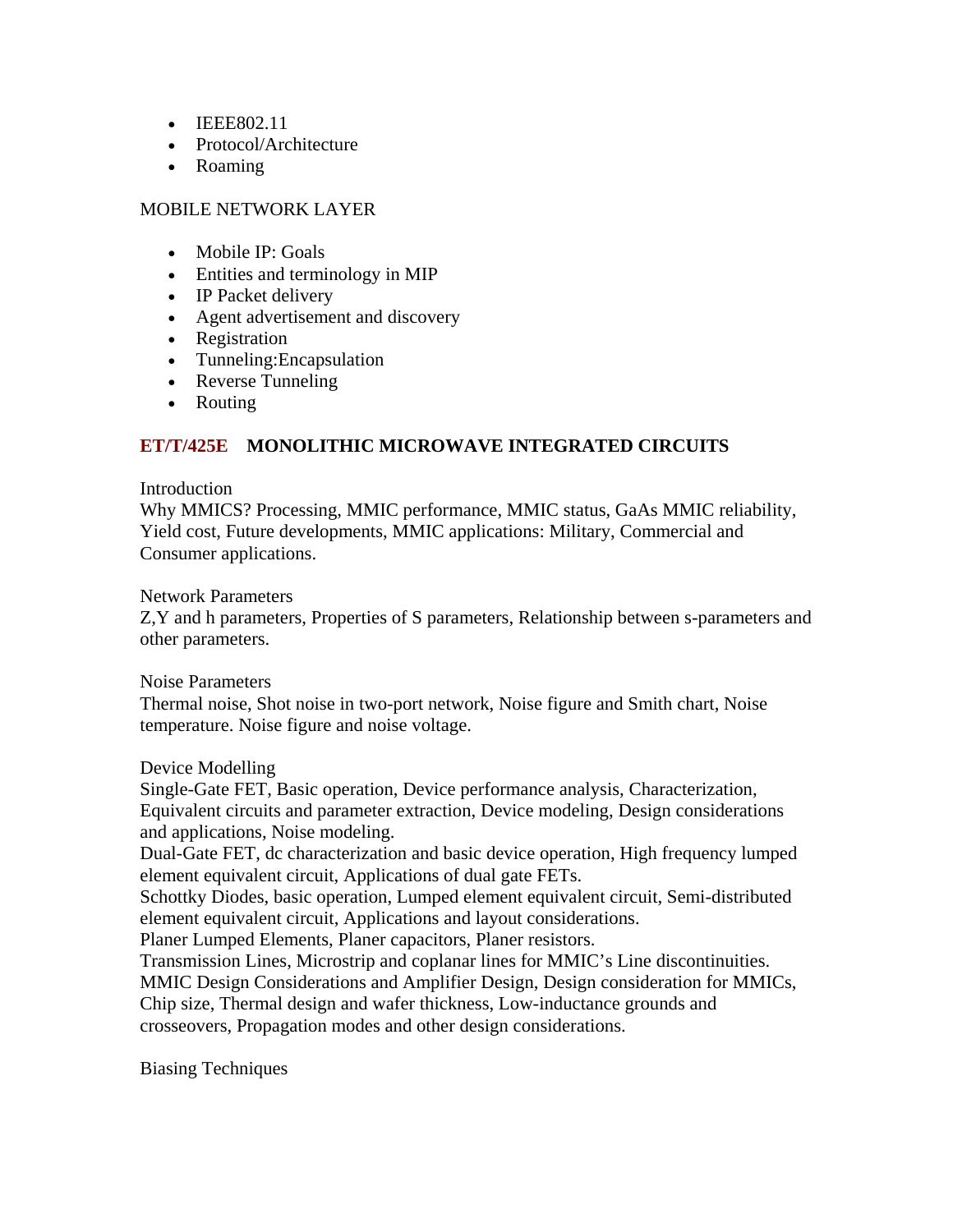Microwave Amplifier Design, Design considerations, Procedure for general design of an amplifier, Design examples, 2-18 GHz distributed amplifier, 2-6 GHz feedback gain module, Low-Noise amplifier design, Circuit performance, Combining techniques for power amplifiers.

On-Chip Tuning, Tuning techniques using addition of elements. Airbridge removal technique.

MMIC Design, Nonlinear and control circuits mixer circuit design, Linearization, Device models, Distributed mixer design.

Phase Shiffer Design, Design approach, Design examples, Conclusion. Double and Single Balanced Mixer Design.

Variable Attenuator and Switch Design.

Nonlinear FET Operation and Selection, Variable Attenuator Design Measurement Versus Simulation.

## **ET/T/425F DISTRIBUTED SYSTEMS**

Concept of Distributed Systems: Definition, Enslow's model, Motivation and Objectives, Application areas.

Inter Process Communication : Building Blocks, Client Server Communication, Case Studies.

Remote Procedure Call (RPC) : Design Issues and Implementation, Case Studies – SUN, ANSA, Asynchronous RPC.

Distributed Operating System : Kernel definition of Process and Threads, Naming and Protection, Communication and Invocation, File Server, SNS Name Service Model. Timing and Coordination : Synchronization, Physical Clocks, Concept of Logical Time and Logical Clocks, Distributed Coordination.

Replication : Basic Architectural Model, Consistency and Request Ordering, Gossip Architecture, Process Group and ISIS.

Shared Data Transaction : Conversation between Client and Server, Simple Distributed Transaction and Nested Transactions, Automatic Commit Protocol, Concurrency Control, Distributed Deadlocks, Transactions with replicated data.

Recovery and Fault Tolerance : Transaction Recovery, Hierarchical and Group Masking of Faults, Security Issues.

BOOK : George Coulouris , Jean Dollimore and Tim KinDberg , " Distributed Systems Concept and Design", Addison-Wesley, 1994.

## **ET/T/425G COMPILER DESIGN**

The Structure of a Compiler Lexical Analyzer : Regular expression, Finite Automata, NFA, DFA, Minimizing the number of states of a DFA, Implementation issues, Introduction to LEX.

Syntactic specification of a programming language, Context-free grammar, Derivation and Parse trees, ambiguity.

Basic Parsing Techniques: Shift Reduce parsing, Operator-Precedence parsing. Top Down parsing, LL(1) parsers.